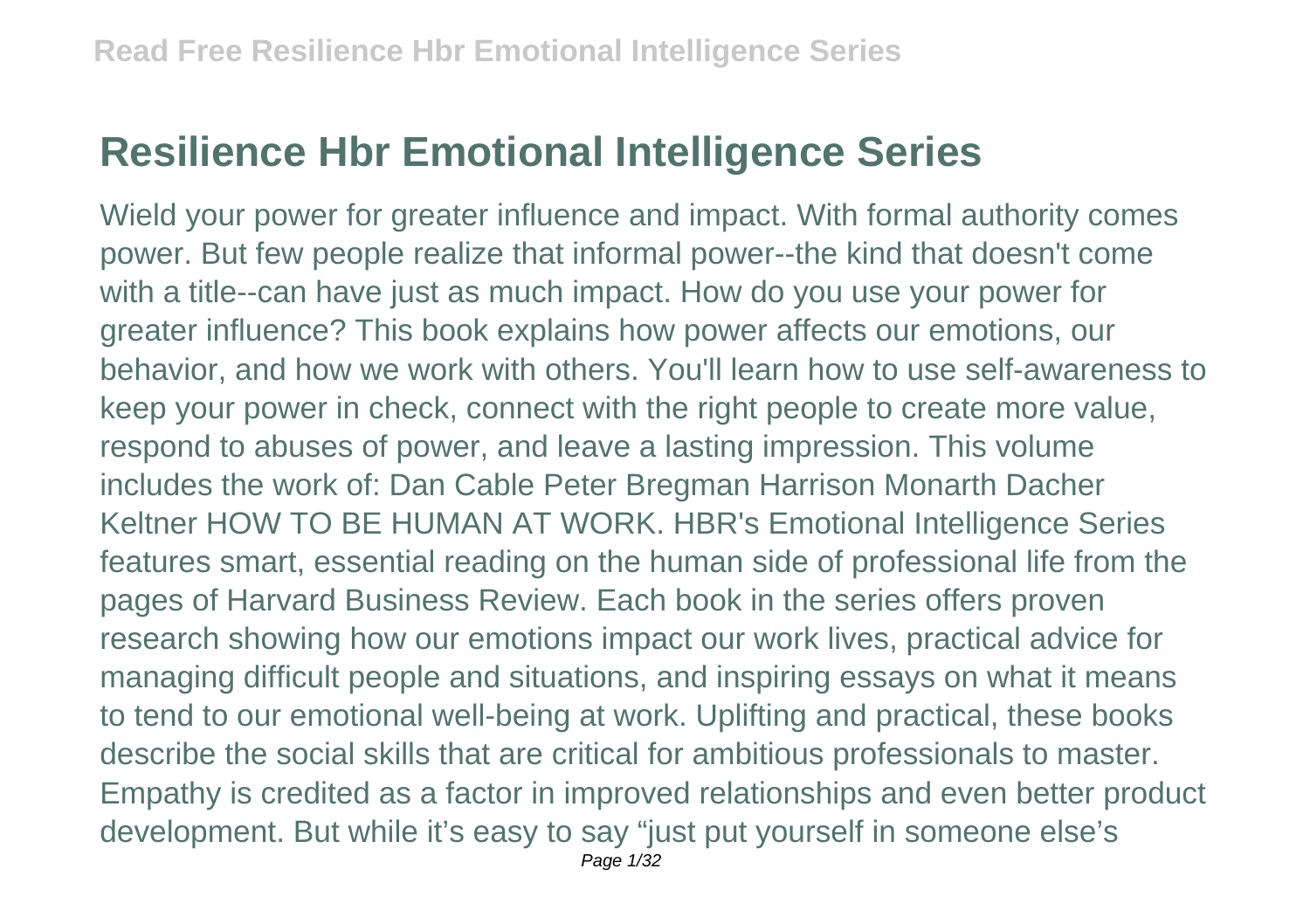shoes," the reality is that understanding the motivations and emotions of others often proves elusive. This book helps you understand what empathy is, why it's important, how to surmount the hurdles that make you less empathetic—and when too much empathy is just too much. This volume includes the work of: Daniel Goleman Annie McKee Adam Waytz This collection of articles includes "What Is Empathy?" by Daniel Goleman; "Why Compassion Is a Better Managerial Tactic Than Toughness" by Emma Seppala; "What Great Listeners Actually Do" by Jack Zenger and Joseph Folkman; "Empathy Is Key to a Great Meeting" by Annie McKee; "It's Harder to Empathize with People If You've Been in Their Shoes" by Rachel Rutton, Mary-Hunter McDonnell, and Loran Nordgren; "Being Powerful Makes You Less Empathetic" by Lou Solomon; "A Process for Empathetic Product Design" by Jon Kolko; "How Facebook Uses Empathy to Keep User Data Safe" by Melissa Luu-Van; "The Limits of Empathy" by Adam Waytz; and "What the Dalai Lama Taught Daniel Goleman About Emotional Intelligence" an interview with Daniel Goleman by Andrea Ovans. How to be human at work. The HBR Emotional Intelligence Series features smart, essential reading on the human side of professional life from the pages of Harvard Business Review. Each book in the series offers proven research showing how our emotions impact our work lives, practical advice for managing difficult people Page 2/32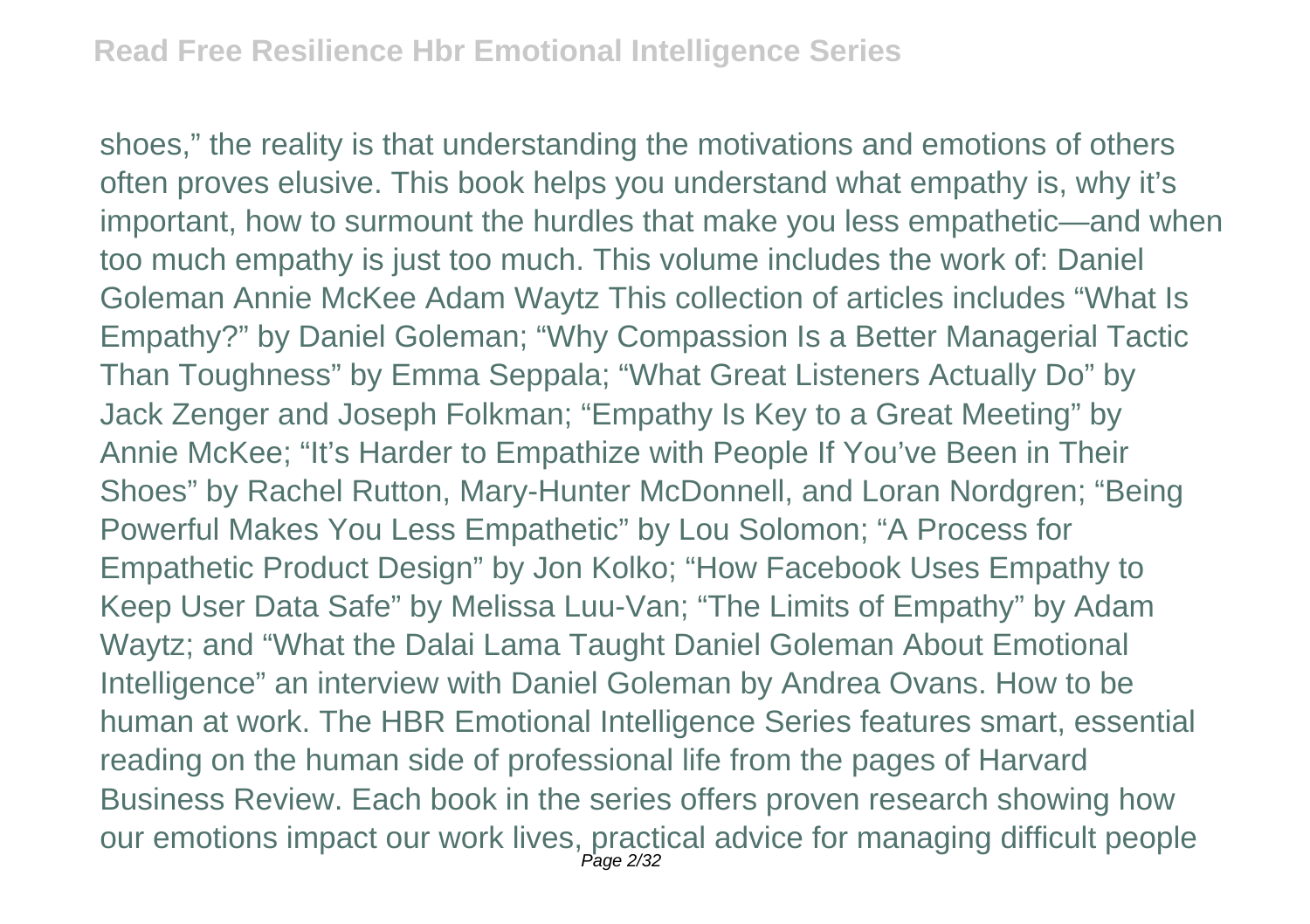and situations, and inspiring essays on what it means to tend to our emotional well-being at work. Uplifting and practical, these books describe the social skills that are critical for ambitious professionals to master.

What is the nature of human happiness, and how do we achieve it in the course of our professional lives? And is it even worth pursuing? This book explores answers to these questions by presenting research into how happiness is measured, frameworks for personal behaviors, management techniques that build happiness in the workplaceand warnings that highlight where the happiness hype has been overblown. This volume includes the work of: Daniel Gilbert Annie McKee Gretchen Spreitzer Teresa M. Amabile How to be human at work. HBR s Emotional Intelligence Series features smart, essential reading on the human side of professional life from the pages of Harvard Business Review. Each book in the series offers proven research showing how our emotions impact our work lives, practical advice for managing difficult people and situations, and inspiring essays on what it means to tend to our emotional well-being at work. Uplifting and practical, these books describe the social skills that are critical for ambitious professionals to master. "

Become a mindful listener at work. Listening is a critical skill that leaders and managers often take for granted. By learning to listen mindfully, you can keep Page 3/32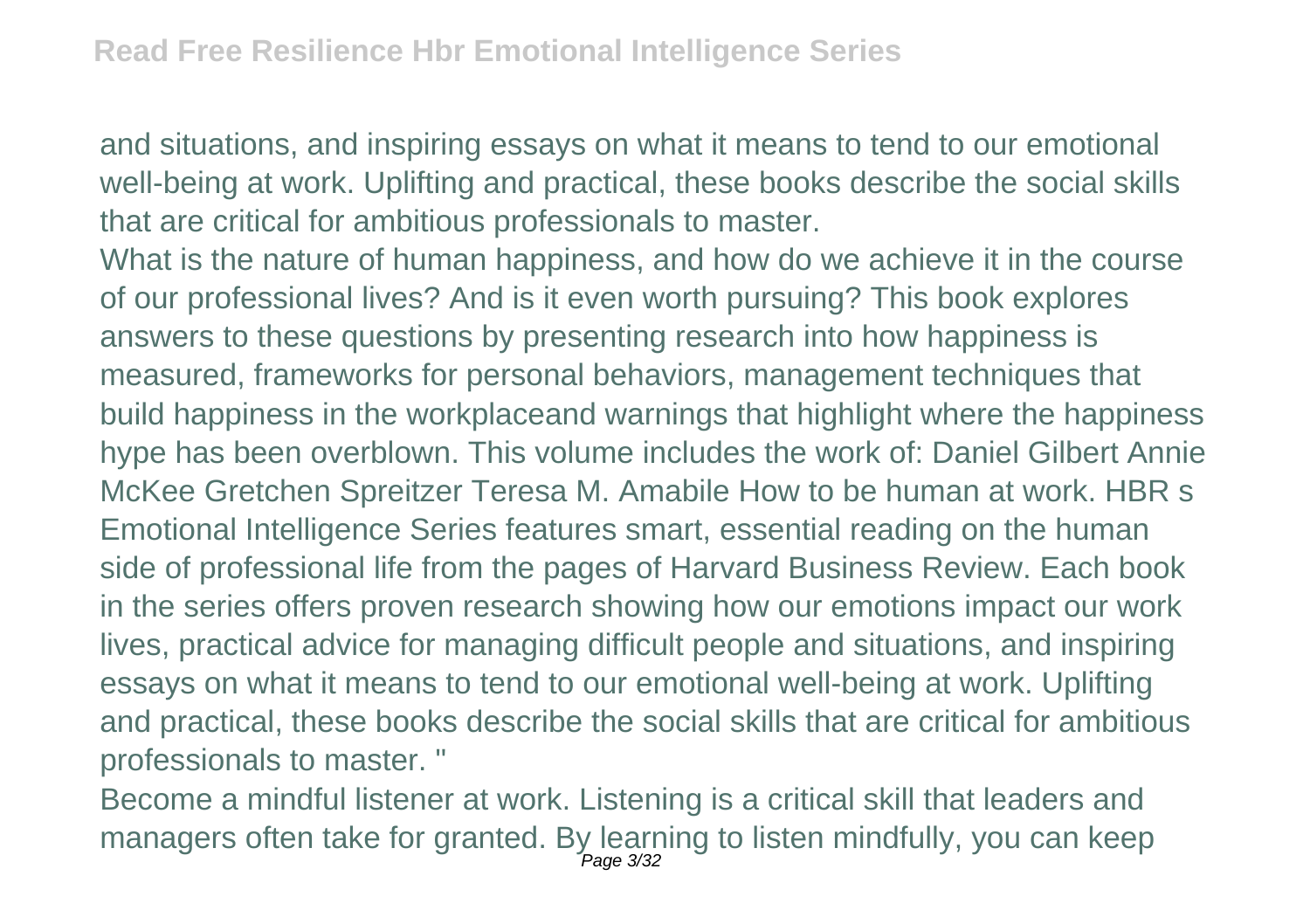your employees more engaged, foster the discovery of new ideas, and hear what you need to hear in a discussion rather than what you expect to hear. The book will teach you what great listeners do, how to stay fully present in challenging conversations, and how empathic listening can help others learn and grow. This volume includes the work of: Peter Bregman Jack Zenger and Joseph Folkman Rasmus Hougaard and Jacqueline Carter Amy Jen Su and Muriel Maignan Wilkins How to be human at work. The HBR Emotional Intelligence Series features smart, essential reading on the human side of professional life from the pages of Harvard Business Review. Each book in the series offers proven research showing how our emotions impact our work lives, practical advice for managing difficult people and situations, and inspiring essays on what it means to tend to our emotional well-being at work. Uplifting and practical, these books describe the social skills that are critical for ambitious professionals to master. Become more confident at work. You need confidence to inspire trust, communicate effectively, and succeed in your organization. But self-doubt and nerves can undermine your ability to act decisively and persuade others. What can you do to push past these insecurities? This book explains how you can use emotional intelligence to become more confident at work. You'll learn how to correct what is holding you back, how to overcome imposter syndrome, and Page 4/32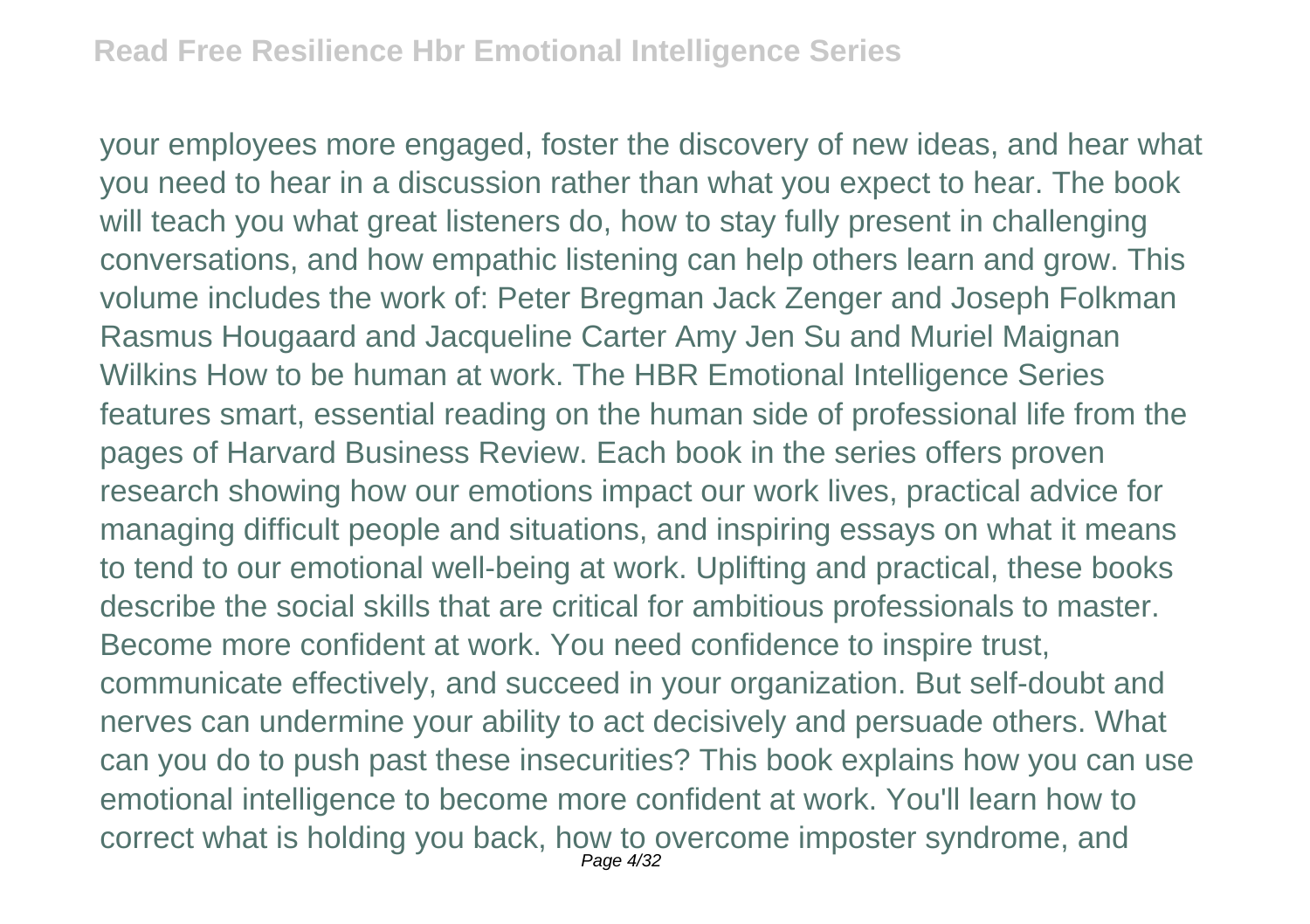when feeling too self-assured can actually backfire. This volume includes the work of: Tomas Chamorro-Premuzic Rosabeth Moss Kanter Amy Jen Su Peter Bregman How to be human at work. The HBR Emotional Intelligence Series features smart, essential reading on the human side of professional life from the pages of Harvard Business Review. Each book in the series offers proven research showing how our emotions impact our work lives, practical advice for managing difficult people and situations, and inspiring essays on what it means to tend to our emotional well-being at work. Uplifting and practical, these books describe the social skills that are critical for ambitious professionals to master. You have to talk with a colleague about a fraught situation, but you're worried that they'll yell, or blame you, or shut down. You fear your emotions could block you from a resolution. But you can communicate in a way that's constructive--not combative. Difficult Conversations walks you through: Uncovering the root cause of friction Maintaining a positive mind-set Untangling the problem together Agreeing on a way forward Don't have much time? Get up to speed fast on the most essential business skills with HBR's 20-Minute Manager series. Whether you need a crash course or a brief refresher, each book in the series is a concise, practical primer that will help you brush up on a key management topic. Advice you can quickly read and apply, for ambitious professionals and aspiring Page 5/32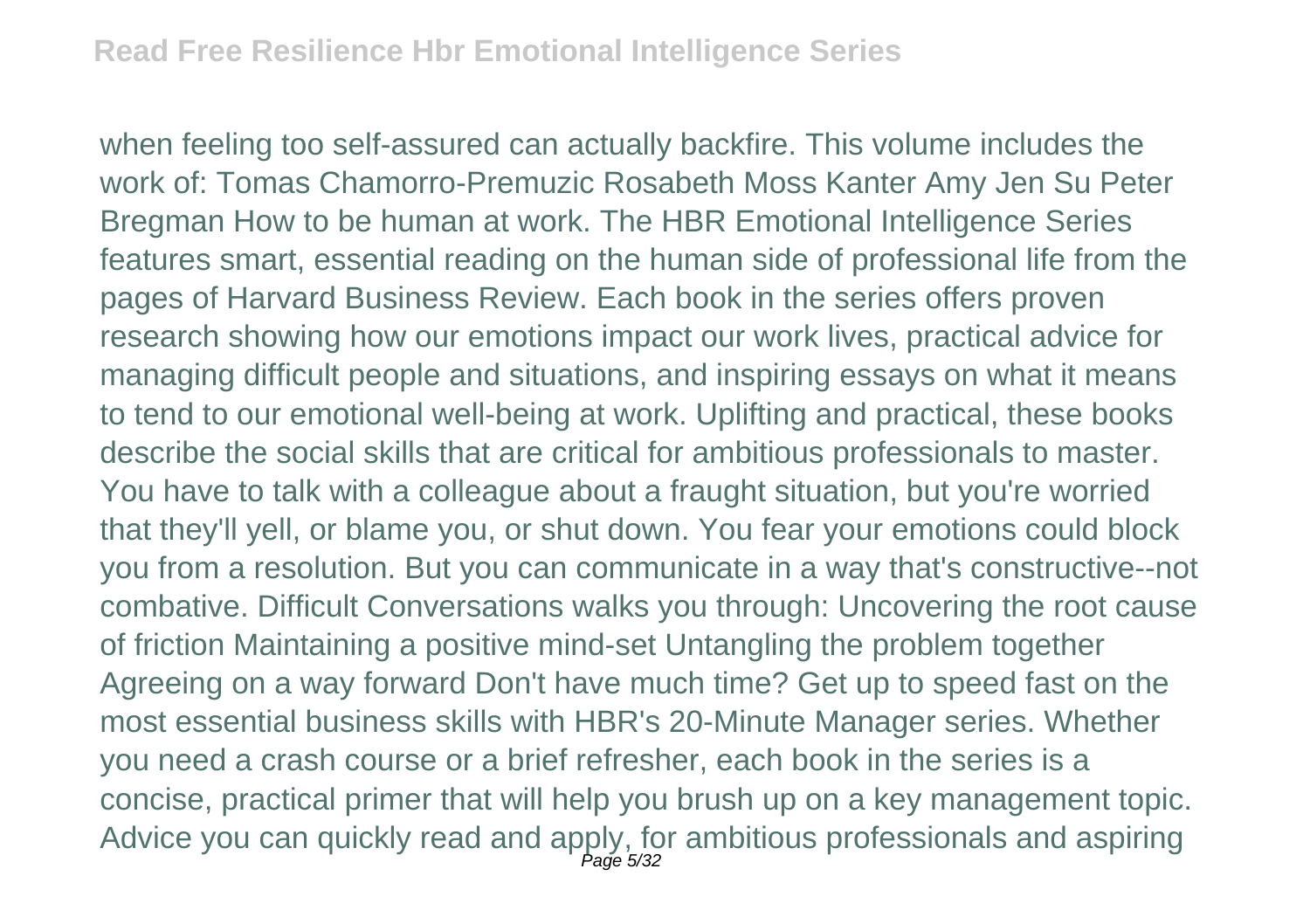executives--from the most trusted source in business. Also available as an ebook.

The Navy SEAL, humanitarian and best-selling author of The Heart and the Fist draws on ancient wisdom and personal experience to counsel readers on how to promote personal resilience and overcome obstacles through positive action. 100,000 first printing.

Build resilience in your company to weather the greatest crises. If you read nothing else on organizational resilience, read these 10 articles. We've combed through hundreds of Harvard Business Review articles and selected the most important ones to help your company prepare for and overcome disruption, social upheaval, and disaster. This book will inspire you to: Reposition your core business while launching a separate, disruptive business Build the ability to continually anticipate and adjust to emerging trends Prepare for the business implications of climate change Learn about the risks of hyperefficient businesses Develop organizational grit Rebound from a recession faster than your competitors Lead your company through any kind of crisis This collection of articles includes "How Resilience Works" by Diane Coutu; "The Quest for Resilience" by Gary Hamel and Liisa Valikangas; "Disruptive Technologies: Catching the Wave" by Joseph L. Bower and Clayton M. Christensen; Page 6/32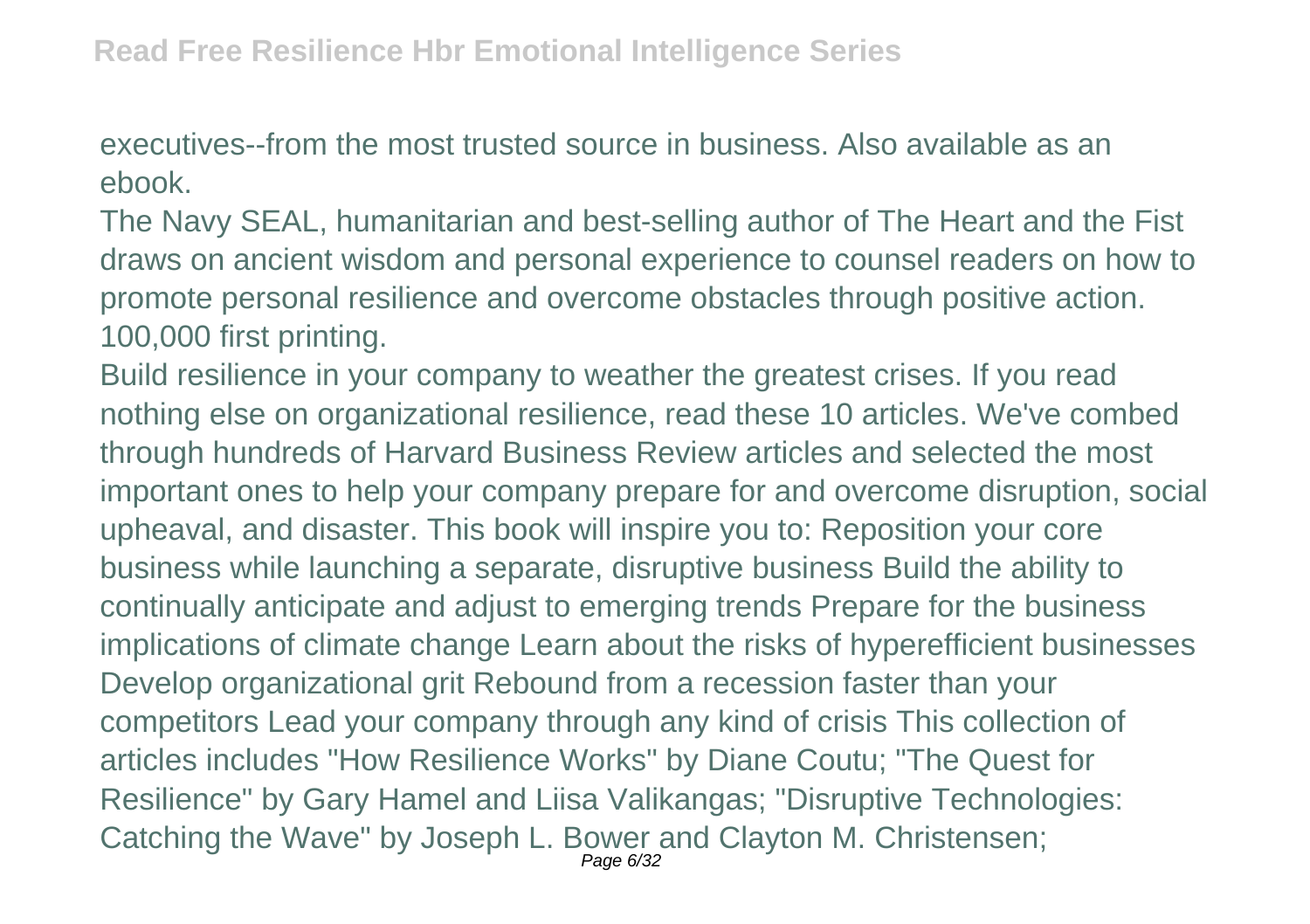"Organizational Grit" by Thomas H. Lee and Angela L. Duckworth; "Leading in Times of Trauma" by Jane E. Dutton, Peter J. Frost, Monica C. Worline, Jacoba M. Lilius, and Jason M. Kanov; "Learning from the Future" by J. Peter Scoblic; "Leading a New Era of Climate Action" by Andrew Winston; "The High Price of Efficiency" by Roger L. Martin; "Reigniting Growth" by Chris Zook and James Allen; "Global Supply Chains in a Post-Pandemic World" by Willy C. Shih; and "Roaring Out of Recession" by Ranjay Gulati, Nitin Nohria, and Franz Wohlgezogen. HBR's 10 Must Reads paperback series is the definitive collection of books for new and experienced leaders alike. Leaders looking for the inspiration that big ideas provide, both to accelerate their own growth and that of their companies, should look no further. HBR's 10 Must Reads series focuses on the core topics that every ambitious manager needs to know: leadership, strategy, change, managing people, and managing yourself. Harvard Business Review has sorted through hundreds of articles and selected only the most essential reading on each topic. Each title includes timeless advice that will be relevant regardless of an ever?changing business environment. Sonnenfeld and Ward show how to rise Phoenix-like from the ashes. Their account of the psychological and behavioral foundations of that important qualityresilienceis important reading for everyone who will ever face a reversal of fortune.Jeffrey Pfeffer, Thomas D. Dee II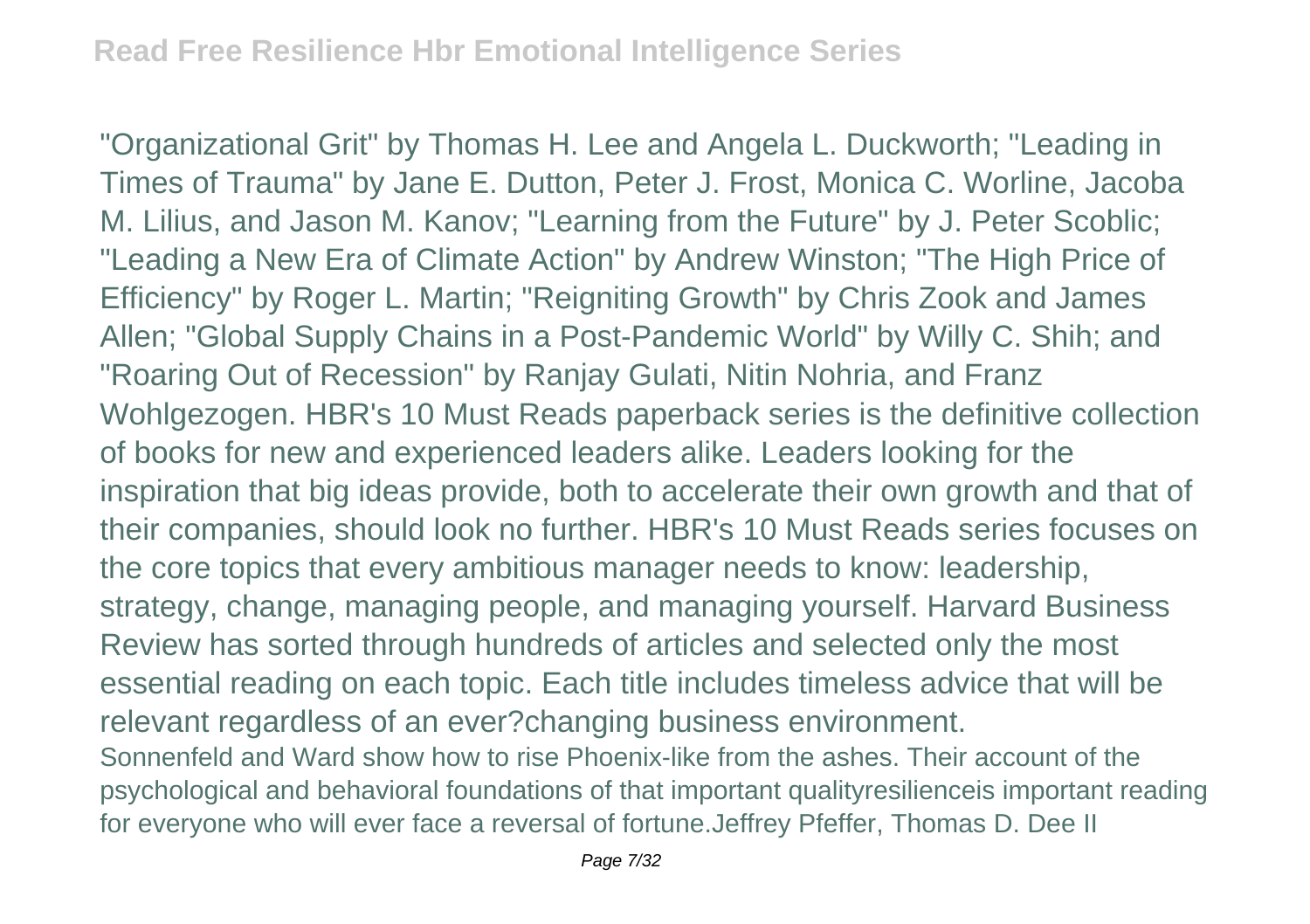Professor of Organizational Behavior, Graduate School of Business, Stanford University Is it possible to rescue your career and restore your reputation after a major professional setback? In an age rife with press accounts of disgraced CEOs, politicians, and celebritiesas well as courageous but beleaguered whistleblowers and victims of rivals or envious colleagues and bossesthis question has grown more important than ever. In Firing Back, Jeffrey Sonnenfeld and Andrew Ward answer the question with a resounding Yes. They go on to lay out a practical and an important five-step process for actually recovering from setbacks. Following these steps will help guide you through the difficult circumstances, rebuild your reputation, and chart a new future. The authors also explore strategies for surmounting common barriers to career recovery, including tricky corporate cultures and psychological stresses. Anchored in decades of research and scholarly studies across multiple fields, this book is packed with engrossing stories and first-hand accounts from humbled but restored CEOs and executives from firms as diverse as General Electric, The Home Depot, Morgan Stanley, Apple, Staples, and Hewlett-Packard. Firing Back offers a clear plan for anyone who needs to recover from a career setback and reclaim lost prestige and reputationwhether the setback stemmed from his own actions or forces outside her control.

What is the nature of human happiness, and how do we achieve it in the course of our professional lives? And is it even worth pursuing? This book explores answers to these questions with research into how happiness is measured, frameworks for personal behaviors, management techniques that build happiness in the workplace—and warnings that highlight where the happiness hype has been overblown. This volume includes the work of: Daniel Gilbert Annie McKee Gretchen Spreitzer Teresa M. Amabile This collection of articles includes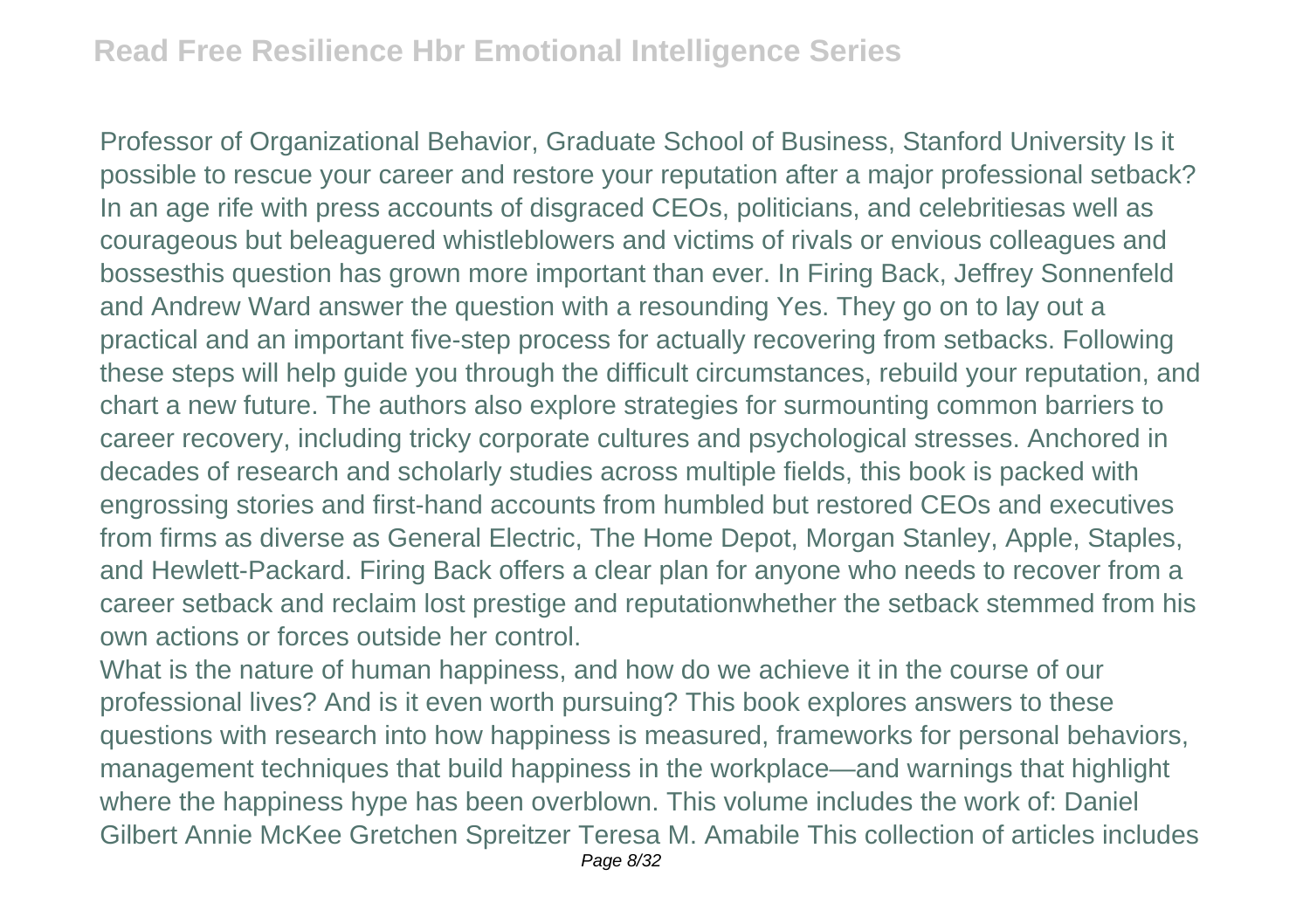"Happiness Isn't the Absence of Negative Feelings" by Jennifer Moss; "Being Happy at Work Matters" by Annie McKee; "The Science Behind the Smile" an interview with Daniel Gilbert by Gardiner Morse; "The Power of Small Wins" by Teresa M. Amabile and Steven J. Kramer; "Creating Sustainable Performance" by Gretchen Spreitzer and Christine Porath; "The Research We've Ignored About Happiness at Work" by André Spice and Carl Cedarström; and "The Happiness Backlash" by Alison Beard. How to be human at work. The HBR Emotional Intelligence Series features smart, essential reading on the human side of professional life from the pages of Harvard Business Review. Each book in the series offers proven research showing how our emotions impact our work lives, practical advice for managing difficult people and situations, and inspiring essays on what it means to tend to our emotional well-being at work. Uplifting and practical, these books describe the social skills that are critical for ambitious professionals to master.

Managing the human side of work Research by Daniel Goleman, a psychologist and coauthor of Primal Leadership, has shown that emotional intelligence is a more powerful determinant of good leadership than technical competence, IQ, or vision. Influencing those around us and supporting our own well-being requires us to be self-aware, know when and how to regulate our emotional reactions, and understand the emotional responses of those around us. No wonder emotional intelligence has become one of the crucial criteria in hiring and promotion. But luckily it's not just an innate trait: Emotional intelligence is composed of skills that all of us can learn and improve on. In this guide, you'll learn how to: Determine your emotional intelligence strengths and weaknesses Understand and manage your emotional reactions Deal with difficult people Make smarter decisions Bounce back from tough times Help your team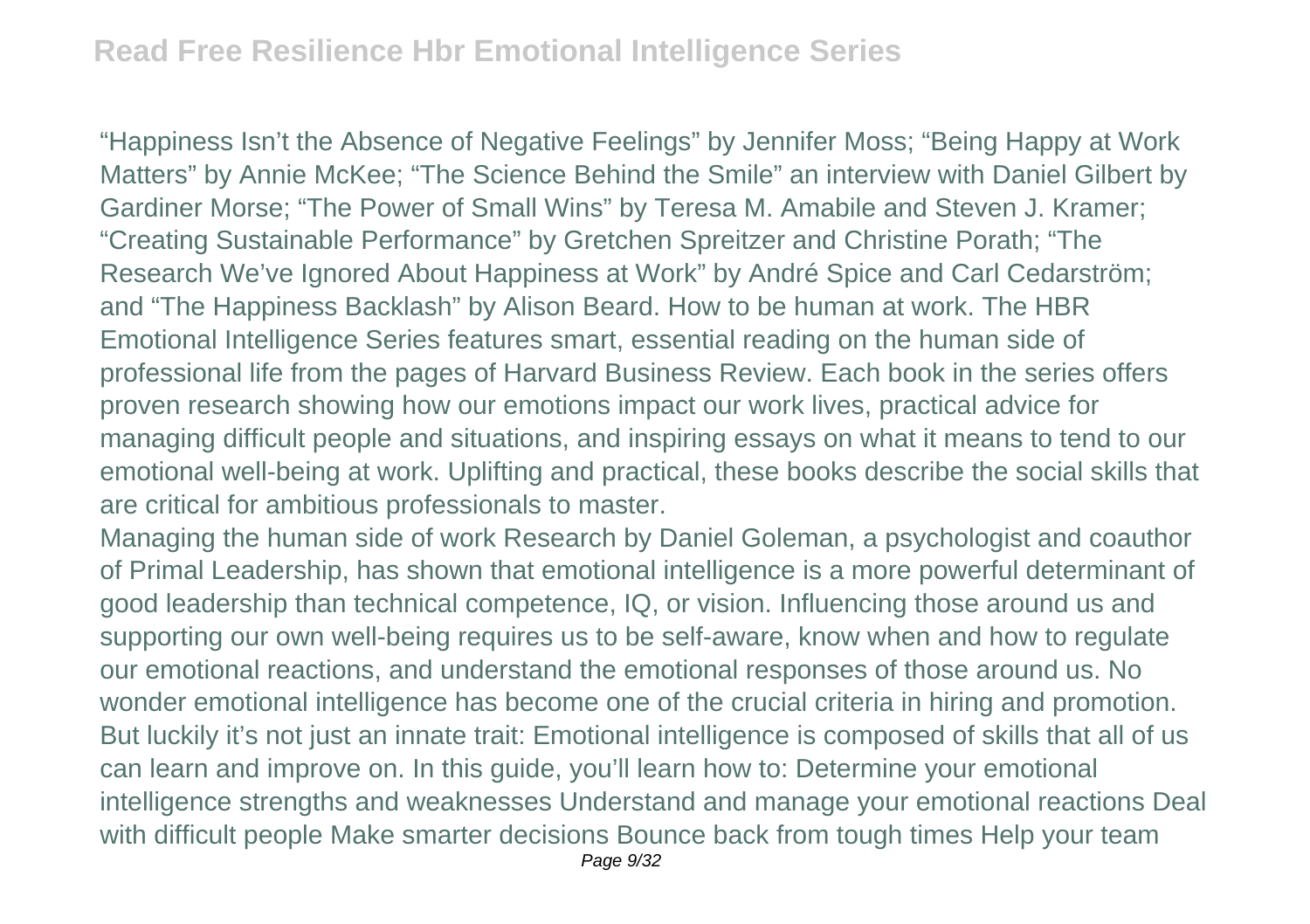develop emotional intelligence Arm yourself with the advice you need to succeed on the job, with the most trusted brand in business. Packed with how-to essentials from leading experts, the HBR Guides provide smart answers to your most pressing work challenges. Too many companies are managed not by leaders, but by mere role players and faceless bureaucrats. What does it take to be a real leader—one who is confident in who she is and what she stands for, and who truly inspires people to achieve extraordinary results? Rob Goffee and Gareth Jones argue that leaders don't become great by aspiring to a list of universal character traits. Rather, effective leaders are authentic: they deploy individual strengths to engage followers' hearts, minds, and souls. They are skillful at consistently being themselves, even as they alter their behaviors to respond effectively in changing contexts. In this lively and practical book, Goffee and Jones draw from extensive research to reveal how to hone and deploy one's unique leadership assets while managing the inherent tensions at the heart of successful leadership: showing emotion and withholding it, getting close to followers while keeping distance, and maintaining individuality while "conforming enough." Underscoring the social nature of leadership, the book also explores how leaders can remain attuned to the needs and expectations of followers. Why Should Anyone Be Led By You? will forever change how we view, develop, and practice the art of leadership, wherever we live and work. How to be human at work. HBR's Emotional Intelligence Series features smart, essential reading on the human side of professional life from the pages of Harvard Business Review. Each book in the series offers proven research showing how our emotions impact our work lives, practical advice for managing difficult people and situations, and inspiring essays on what it means to tend to our emotional well-being at work. Uplifting and practical, these books Page 10/32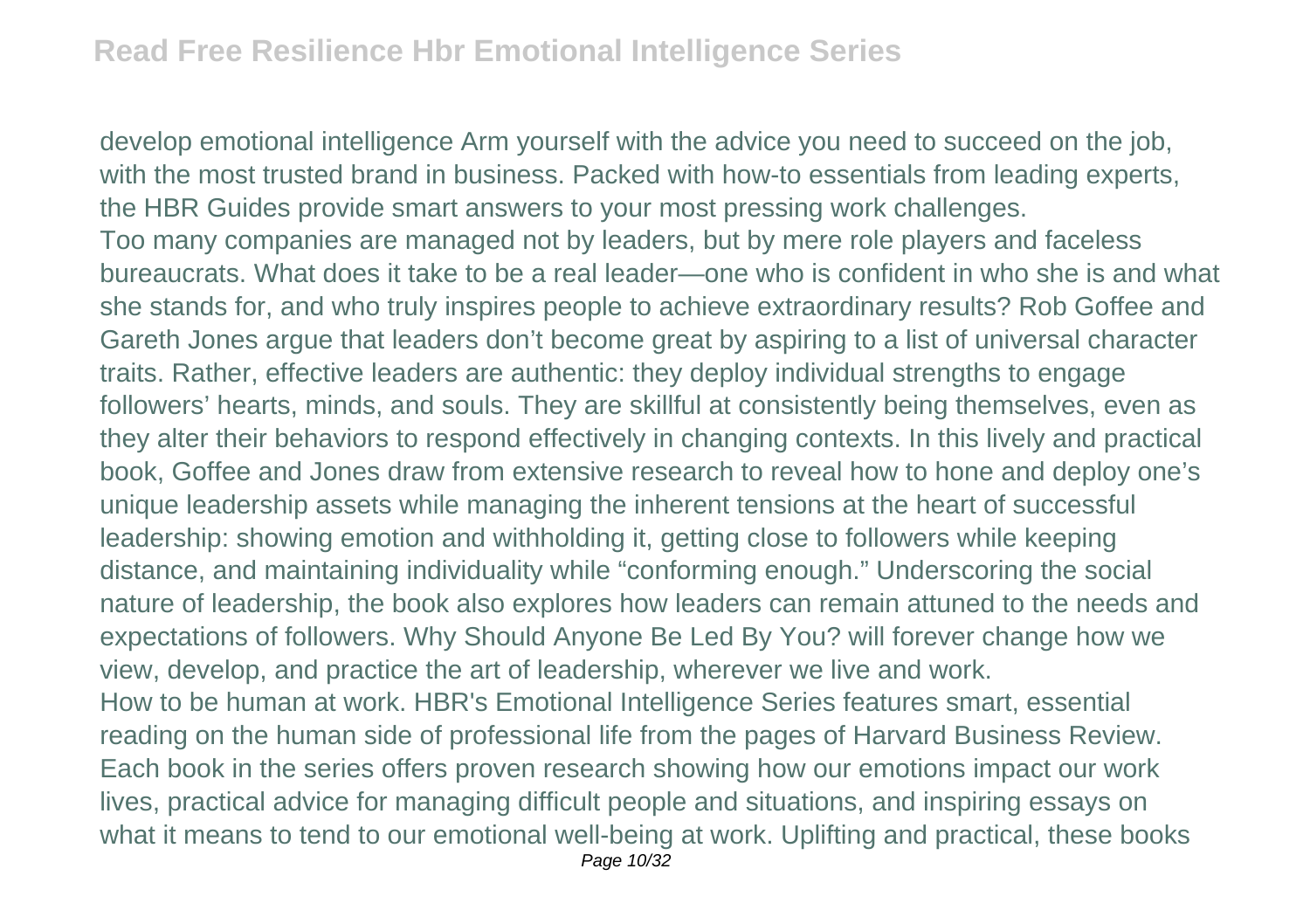describe the social skills that are critical for ambitious professionals to master. This specially priced 14-volume set includes every book in the series: Mindfulness Resilience Influence and Persuasion Authentic Leadership Dealing with Difficult People Focus Self-Awareness Happiness Empathy Leadership Presence Purpose, Meaning, and Passion Confidence Mindful Listening Power and Impact

This digital collection, curated by Harvard Business Review, offers four books on the topic of emotional intelligence, found by bestselling author Daniel Goleman to be twice as important as other competencies in determining outstanding leadership. In Primal Leadership, With a New Preface by the Authors, the authors show that great leaders excel not just through skill and smarts, but by connecting with others using emotional intelligence competencies like empathy and self-awareness. The best leaders are "resonant" leaders—individuals who manage their own and others' emotions in ways that drive success. In Resonant Leadership, Richard Boyatzis and Annie McKee provide an indispensable guide to overcoming the vicious cycle of stress, sacrifice, and dissonance that afflicts many leaders and offer a field-tested framework for creating the resonance that fuels great leadership. And in Becoming a Resonant Leader, Annie McKee, Richard Boyatzis, and Frances Johnston share vivid, real-life stories illuminating how people can develop emotional intelligence, build resonance, and renew themselves. Finally, HBR's 10 Must Read on Emotional Intelligence presents 10 articles by experts in the field of emotional intelligence, all of which will inspire you to monitor and channel your moods and emotions; make smart, empathetic people decisions; manage conflict and regulate emotions within your team; react to tough situations with resilience; better understand your strengths, weaknesses, needs, values, and goals; and develop emotional agility.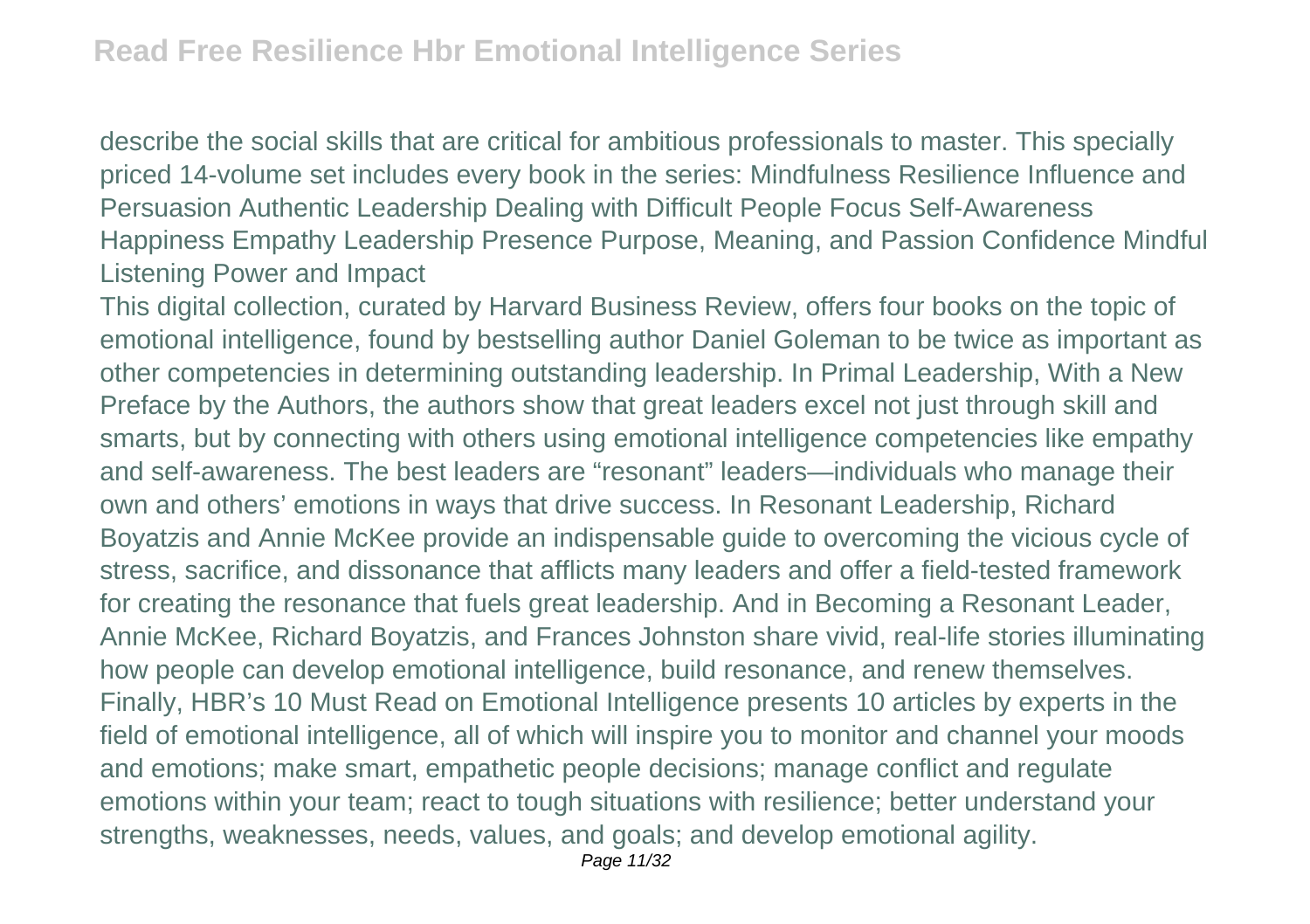Come back from every setback a stronger and better leader If you read nothing else on mental toughness, read these ten articles by experts in the field. We've combed through hundreds of articles in the Harvard Business Review archive and selected the most important ones to help you build your emotional strength and resilience--and to achieve high performance. This book will inspire you to: Thrive on pressure like an Olympic athlete Manage and overcome negative emotions by acknowledging them Plan short-term goals to achieve long-term aspirations Surround yourself with the people who will push you the hardest Use challenges to become a better leader Use creativity to move past trauma Understand the tools your mind uses to recover from setbacks. This collection of articles includes "How the Best of the Best Get Better and Better," by Graham Jones; "Crucibles of Leadership," by Warren G. Bennis and Robert J. Thomas; "Building Resilience," by Martin E.P. Seligman; "Cognitive Fitness," by Roderick Gilkey and Clint Kilts; "The Making of a Corporate Athlete," by Jim Loehr and Tony Schwartz; "Stress Can Be a Good Thing If You Know How to Use It," by Alla Crum and Thomas Crum; "How to Bounce Back from Adversity," by Joshua D. Margolis and Paul G. Stoltz; "Rebounding from Career Setbacks," by Mitchell Lee Marks, Philip Mirvis, and Ron Ashkenas; "Realizing What You're Made Of," by Glenn E. Mangurian; "Extreme Negotiations," by Jeff Weiss, Aram Donigian, and Jonathan Hughes; and "Post-Traumatic Growth and Building Resilience," by Martin Seligman and Sarah Green Carmichael.

Find your purpose at work. In an ideal world, our work lives would be completely fulfilling and intrinsically motivating. But what if you're stuck in a job and your heart isn't in it anymore? Or what if your company's mission seems unrelated to the work you do day in and day out? This book showcases the power of passion--and how you and your team can find it at work. This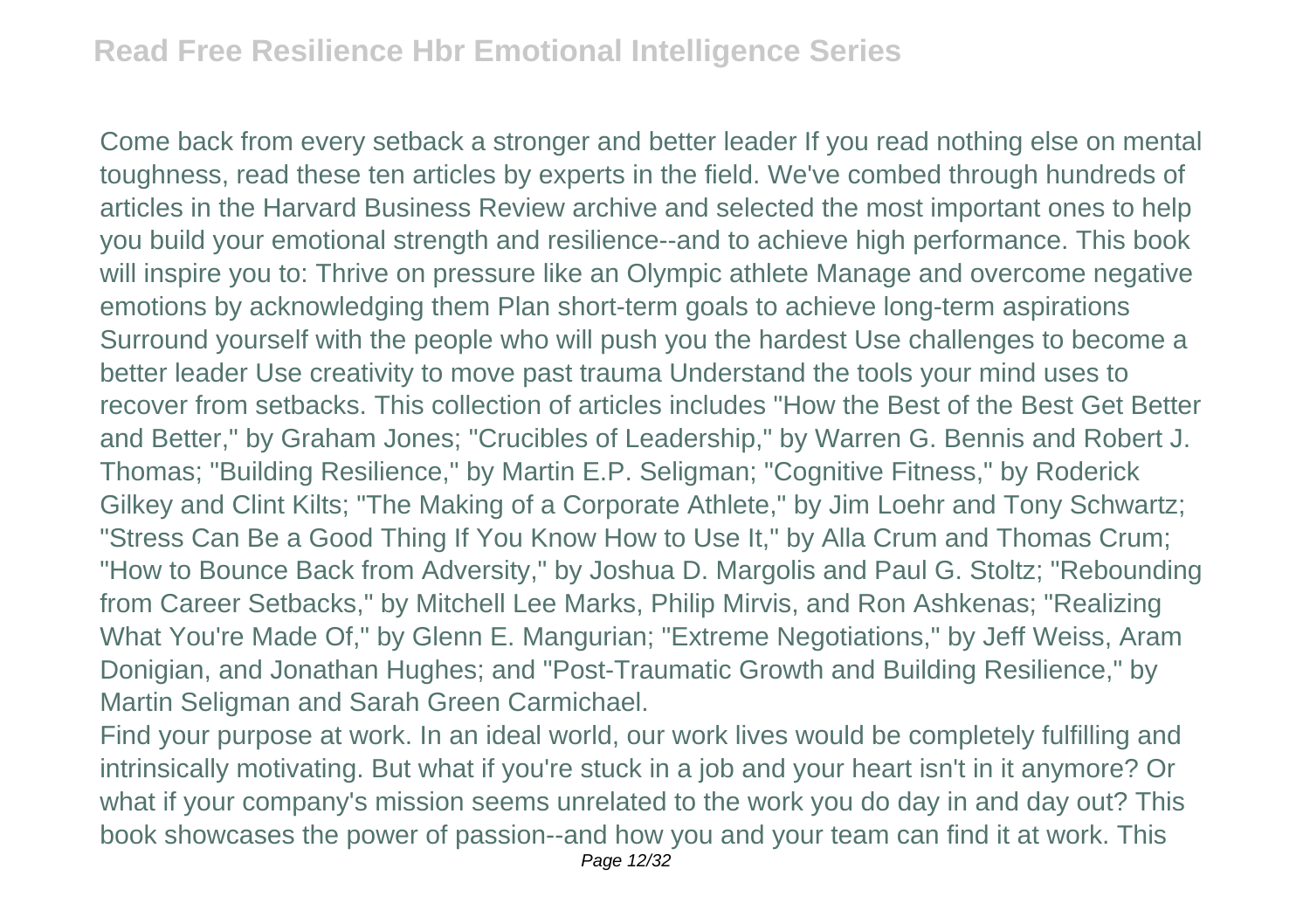volume includes the work of: Morten T. Hansen Teresa M. Amabile Scott A. Snook Nick Craig This collection of articles includes "Finding Meaning at Work, Even When Your Job Is Dull," by Morten Hansen and Dacher Keltner; "What to Do When Your Heart Isn't in Your Work Anymore," by Andy Molinsky; "You Don't Find Your Purpose--You Build It," by John Coleman; "How to Find Meaning in a Job That Isn't Your True Calling," by Emily Esfahani Smith; "You're Never Done Finding Purpose at Work," by Dan Pontefract; "From Purpose to Impact," by Nick Craig and Scott A. Snook; "Five Questions to Help Your Employees Find Their Inner Purpose," by Kristi Hedges; "How to Make Work More Meaningful for Your Team," by Lewis Garrad and Tomas Chamorro-Premuzic; "The Power of Small Wins," by Teresa M. Amabile and Steven J. Kramer; and "The Founder of TOMS on Reimagining the Company's Mission," by Blake Mycoskie. HOW TO BE HUMAN AT WORK. The HBR Emotional Intelligence Series features smart, essential reading on the human side of professional life from the pages of Harvard Business Review. Each book in the series offers proven research showing how our emotions impact our work lives, practical advice for managing difficult people and situations, and inspiring essays on what it means to tend to our emotional well-being at work. Uplifting and practical, these books describe the social skills that are critical for ambitious professionals to master.

Building a successful career starts with you. It's easy to get caught up in the dayto-day demands of your current job and lose sight of the big picture, but with a typical career spanning 50 years or more, you do so at your own peril. It's up to you to chart your own course to professional success. If you read nothing else on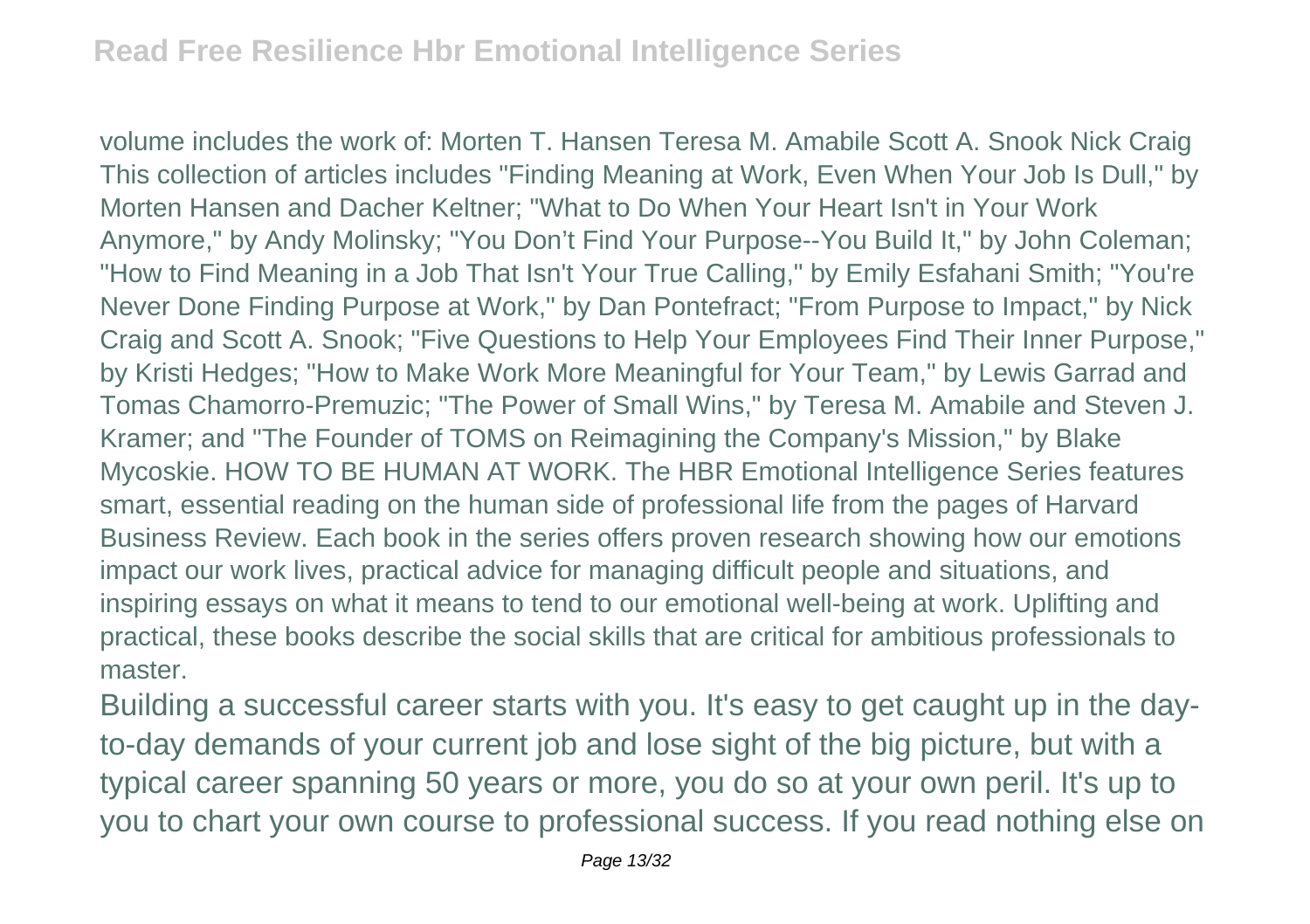effectively managing your career, read these 10 articles by experts in the field. We've combed through hundreds of articles in the Harvard Business Review archive and selected the most important ones to help you develop yourself, make the right career moves, navigate inevitable detours and disruptions, and turn your professional dreams into reality. This book will inspire you to: Identify and leverage your strengths Cultivate the curiosity, skills, and knowledge you need to maintain your professional relevance far into the future Navigate messy job transitions gracefully Build and sustain a network that supports and encourages your growth Restore meaning and passion to your work Bounce back from career setbacks big and small Reinvent yourself, even in tough times This collection of articles includes "Managing Oneself," by Peter F. Drucker; "How to Play to Your Strengths," by Laura Morgan Roberts, Gretchen Spreitzer, Jane Dutton, Robert Quinn, Emily Heaphy, and Brianna Barker Caza; "How to Stay Stuck in the Wrong Career," by Herminia Ibarra; "Five Ways to Bungle a Job Change," by Boris Groysberg and Robin Abrahams; "Learning to Learn," by Erika Andersen; "The Strategic Side Gig," by Ken Banta and Orlan Boston; "How Leaders Create and Use Networks," by Herminia Ibarra and Mark Lee Hunter; "How to Bounce Back from Adversity," by Joshua D. Margolis and Paul G. Stoltz; "Rebounding from Career Setbacks," by Mitchell Lee Marks, Philip Mirvis, and Ron Ashkenas; Page 14/32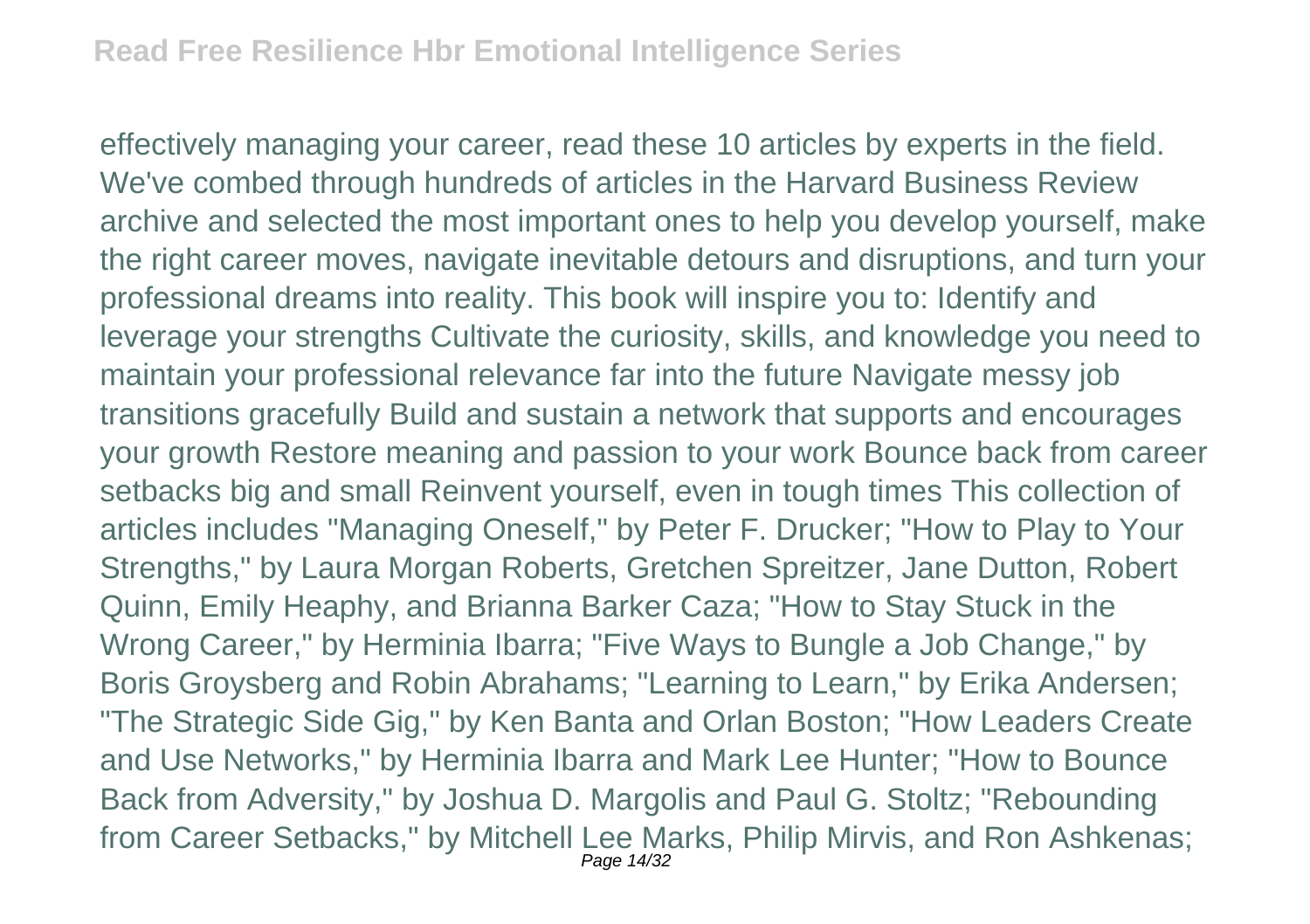"Reawakening Your Passion for Work," by Richard Boyatzis, Annie McKee, and Daniel Goleman; and "Next-Gen Retirement," by Heather C. Vough, Christine D. Bataille, Leisa Sargent, and Mary Dean Lee. HBR's 10 Must Reads paperback series is the definitive collection of books for new and experienced leaders alike. Leaders looking for the inspiration that big ideas provide, both to accelerate their own growth and that of their companies, should look no further. HBR's 10 Must Reads series focuses on the core topics that every ambitious manager needs to know: leadership, strategy, change, managing people, and managing yourself. Harvard Business Review has sorted through hundreds of articles and selected only the most essential reading on each topic. Each title includes timeless advice that will be relevant regardless of an ever?changing business environment. In the wake of continuing corporate scandals there have been few, if any, CEOs that have stepped forward as models of "doing things right"—except the former chairman and CEO of Medtronic, Bill George. George has become the unofficial spokesperson for responsible leadership—in business, the media, and academia. In Authentic Leadership Bill George makes the case that we do need new leaders, not just new laws, to bring us out of the current corporate crisis. He persuasively demonstrates that authentic leaders of mission-driven companies will create far greater shareholder value than financially oriented companies. Page 15/32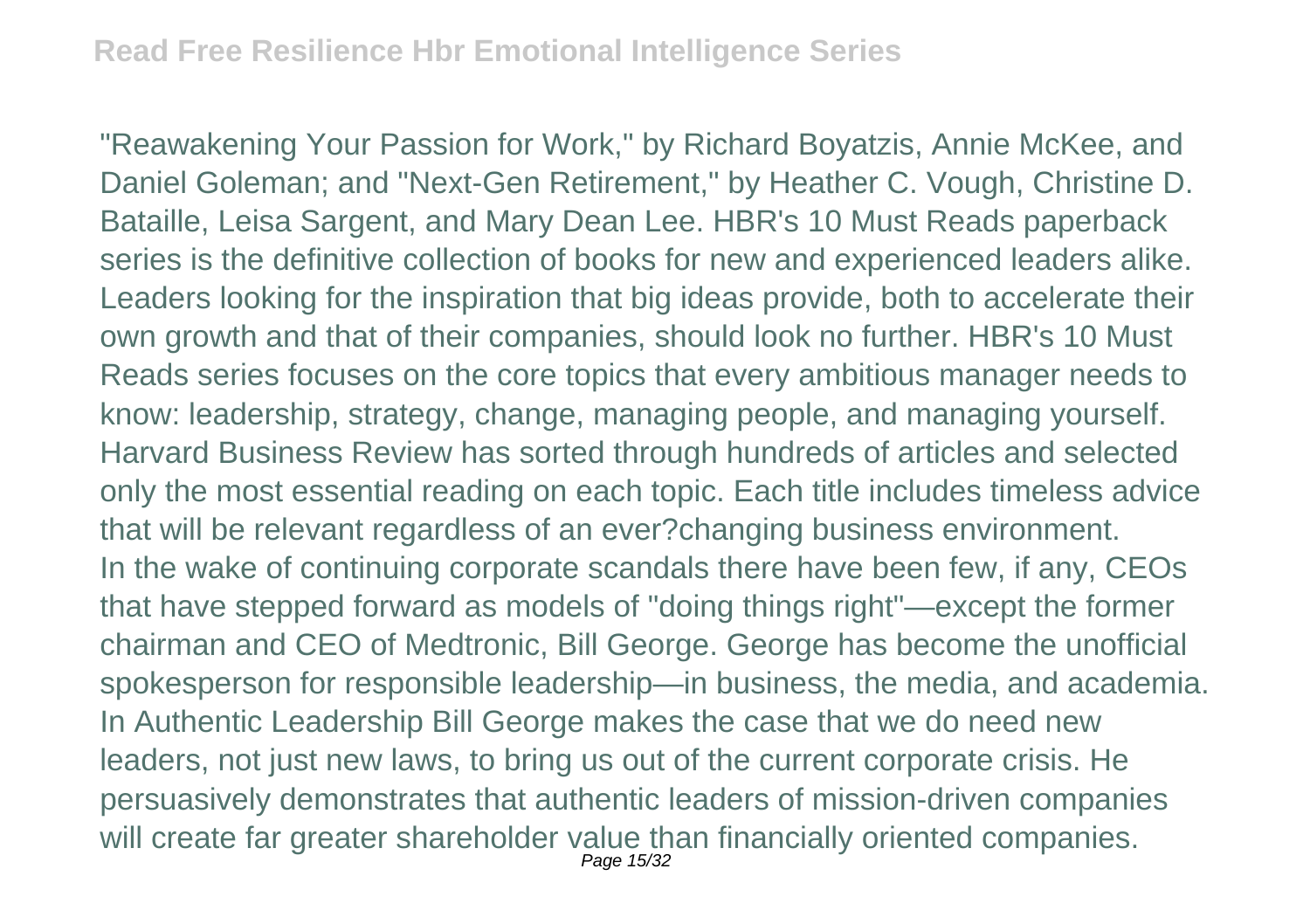During George's twelve-year leadership at Medtronic, the company's market capitalization soared from \$1.1 billion to \$460 billion, averaging 35% per year. George candidly recounts many of the toughest challenges he encountered - from ethical dilemmas and battles with the FDA to his own development as a leader. He shows how to develop the five essential dimensions of authentic leaders—purpose, values, heart, relationships, and self-discipline. Authentic Leadership offers inspiring lessons to all who want to lead with heart and with compassion for those they serve. Bill George helps readers answer vital questions such as: What should I do when my personal values conflict with company business values? How do I make trade-offs between the needs of my customers, my employees, and my company's shareholders? Do I really want to devote my talents to business? Authentic Leadership provides a tested guide for character-based leaders and all those who have a stake in the integrity and success of our corporations.

What does it mean to be yourself at work? As a leader, how do you strike the right balance between vulnerability and authority? This book explains the role of authenticity in emotionally intelligent leadership. You'll learn how to discover your authentic self, when emotional responses are appropriate, how conforming to specific standards can hurt you, and when you need to feel like a fake. This Page 16/32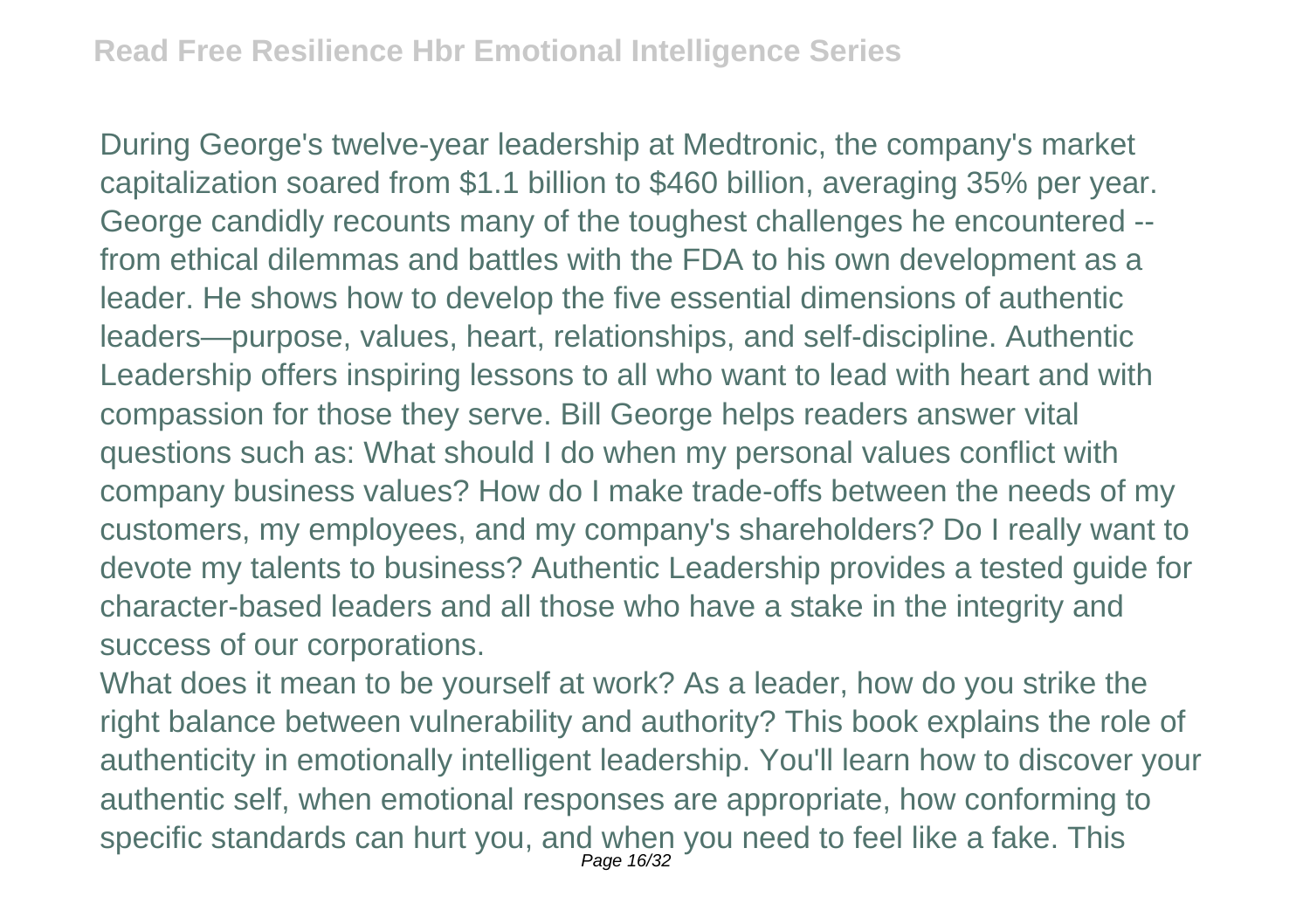volume includes the work of: Bill George Herminia Ibarra Rob Goffee Gareth Jones This collection of articles includes: "Discovering Your Authentic Leadership" by Bill George, Peter Sims, Andrew N. McLean, and Diana Mayer; "The Authenticity Paradox" by Herminia Ibarra; "What Bosses Gain by Being Vulnerable" by Emma Seppala; "Practice Tough Empathy" by Rob Goffee and Gareth Jones; "Cracking the Code That Stalls People of Color" by Sylvia Ann Hewitt; "For a Corporate Apology to Work, the CEO Should Look Sad" by Sarah Green Carmichael; and "Are Leaders Getting Too Emotional?" an interview with Gautam Mukunda and Gianpiero Petriglieri by Adi Ignatius and Sarah Green Carmichael. How to be human at work. The HBR Emotional Intelligence Series features smart, essential reading on the human side of professional life from the pages of Harvard Business Review. Each book in the series offers proven research showing how our emotions impact our work lives, practical advice for managing difficult people and situations, and inspiring essays on what it means to tend to our emotional well-being at work. Uplifting and practical, these books describe the social skills that are critical for ambitious professionals to master. "Continuing their pioneering work on resilience, they now show how and why it is never too late for adults to find strength and safety in life." --Edward Hallowell, M.D., author of Driven to Distraction "A uniquely wise guide summarizing a vast Page 17/32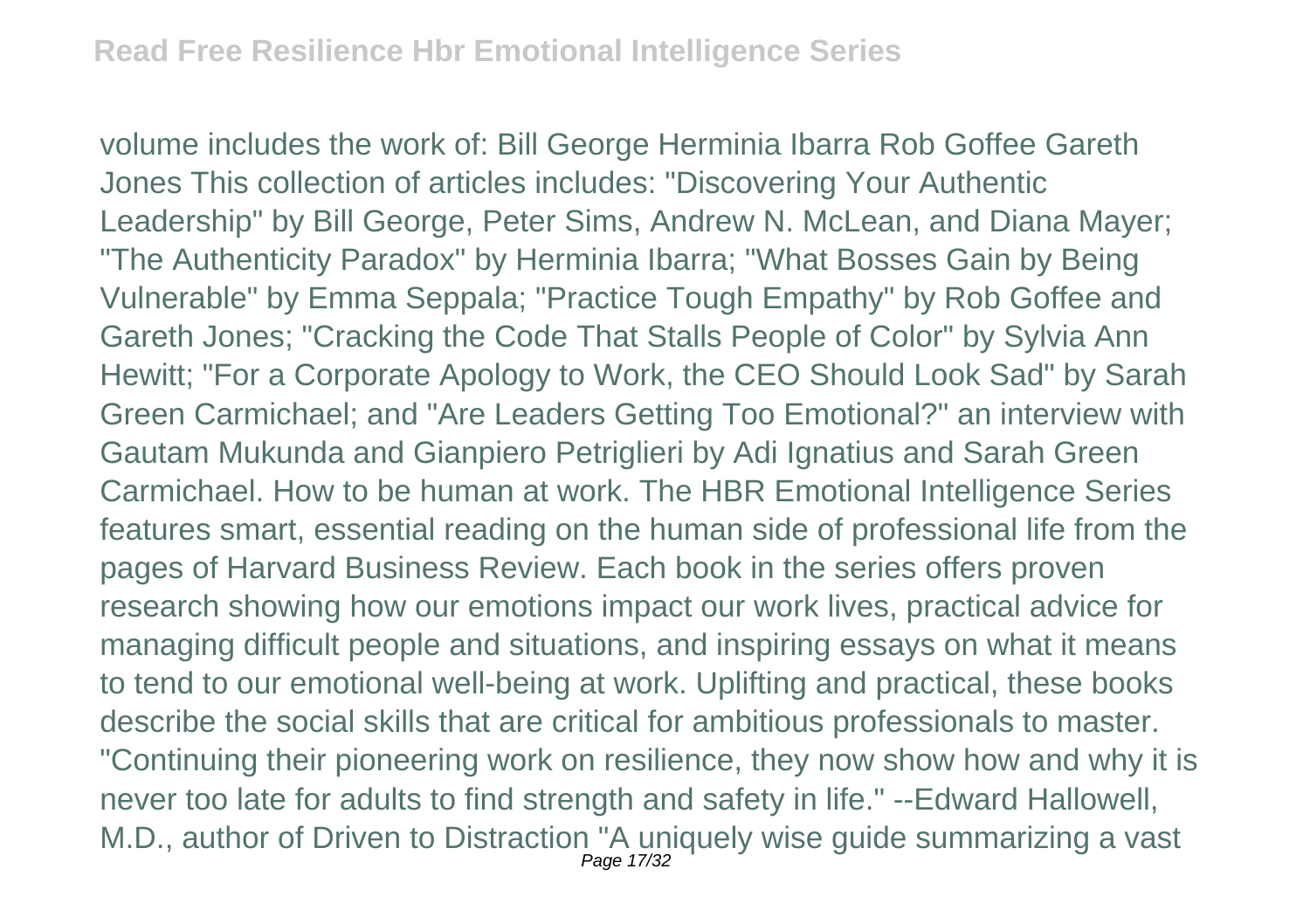amount of research into a practical set of strategies to overcome adversity and live a stress-hardy life." --Jack Canfield, coauthor of Chicken Soup for the Soul Make your career what you want it to be. Women regularly face unfair challenges in the workplace--from being passed over for promotion to being ignored in conversation. Unconscious bias and negative assumptions are working against them. As a woman, how can you break through these barriers and get what you want from your career? The HBR Guide for Women at Work will help you identify and overcome the factors that are holding you back. It provides practical tips and advice so you can face gender stereotypes head-on, make yourself visible when opportunities arise, and demonstrate your leadership skills. You'll learn to: Speak up in meetings in a way that ensures your ideas will be heard Wield influence by building the right relationships Advocate for yourself--and for what you want Align yourself with mentors and sponsors to support your growth Show passion without being perceived as "too emotional" Create your unique vision as a leader #1 Wall Street Journal Best Seller USA Today Best Seller Amazon Best Book of the Year TED Talk sensation - over 3 million views! The counterintuitive approach to achieving your true potential, heralded by the Harvard Business Review as a groundbreaking idea of the year. The path to personal and professional fulfillment is rarely straight. Ask anyone who has achieved his or her<br>Page 18/32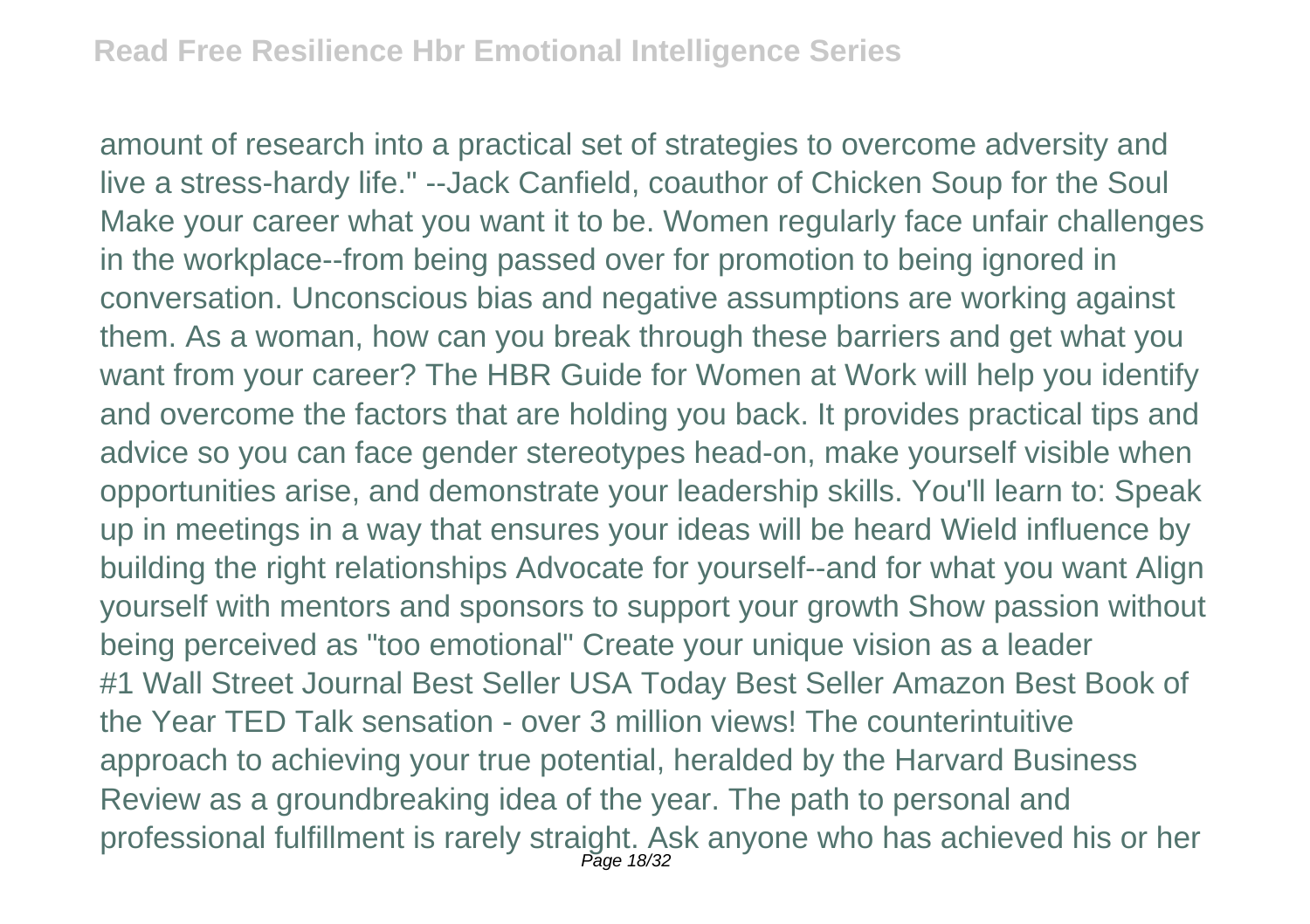biggest goals or whose relationships thrive and you'll hear stories of many unexpected detours along the way. What separates those who master these challenges and those who get derailed? The answer is agility—emotional agility. Emotional agility is a revolutionary, science-based approach that allows us to navigate life's twists and turns with self-acceptance, clear-sightedness, and an open mind. Renowned psychologist Susan David developed this concept after studying emotions, happiness, and achievement for more than twenty years. She found that no matter how intelligent or creative people are, or what type of personality they have, it is how they navigate their inner world—their thoughts, feelings, and self-talk—that ultimately determines how successful they will become. The way we respond to these internal experiences drives our actions, careers, relationships, happiness, health—everything that matters in our lives. As humans, we are all prone to common hooks—things like self-doubt, shame, sadness, fear, or anger—that can too easily steer us in the wrong direction. Emotionally agile people are not immune to stresses and setbacks. The key difference is that they know how to adapt, aligning their actions with their values and making small but powerful changes that lead to a lifetime of growth. Emotional agility is not about ignoring difficult emotions and thoughts; it's about holding them loosely, facing them courageously and compassionately, and then<br>Page 19/32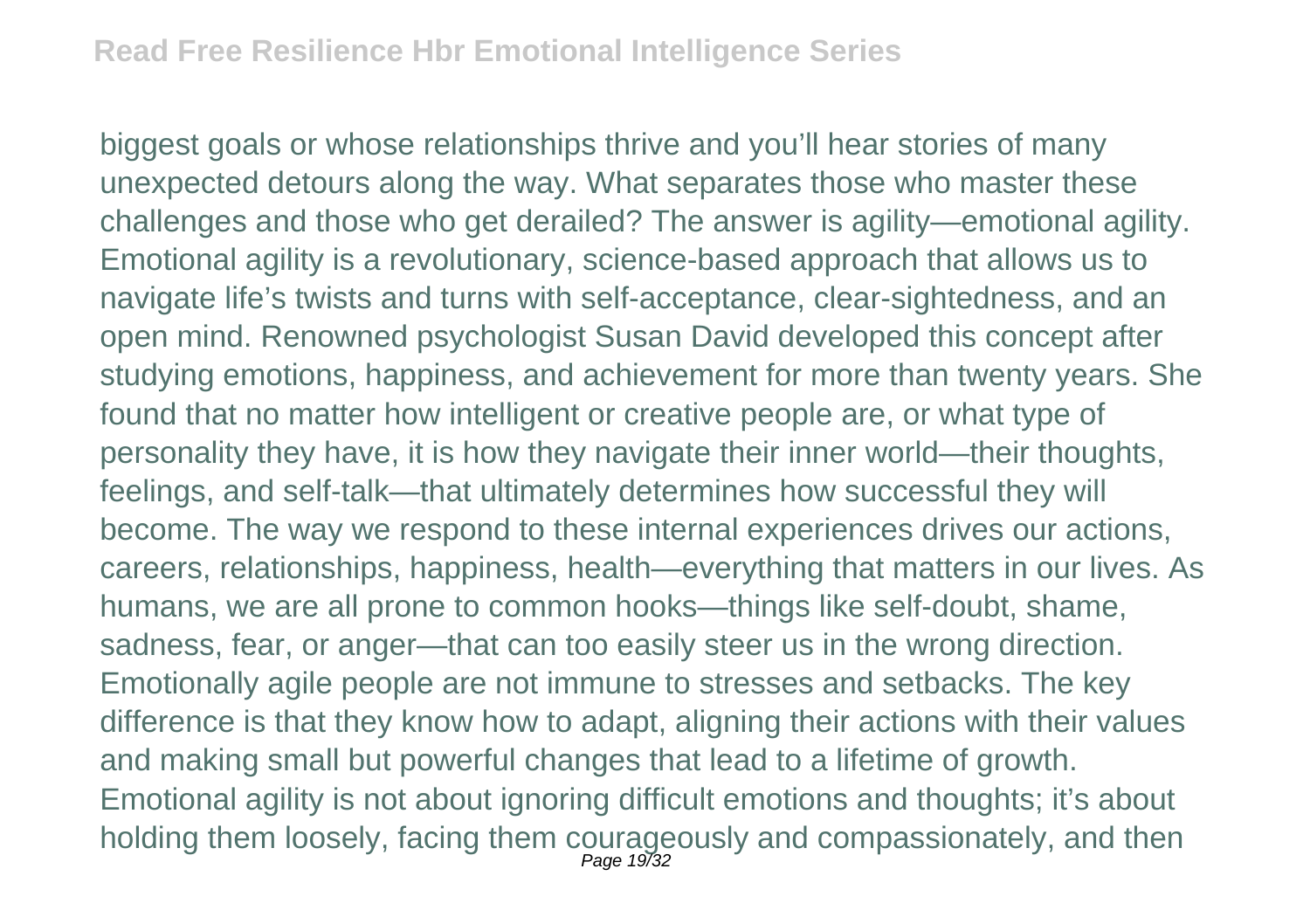moving past them to bring the best of yourself forward. Drawing on her deep research, decades of international consulting, and her own experience overcoming adversity after losing her father at a young age, David shows how anyone can thrive in an uncertain world by becoming more emotionally agile. To guide us, she shares four key concepts that allow us to acknowledge uncomfortable experiences while simultaneously detaching from them, thereby allowing us to embrace our core values and adjust our actions so they can move us where we truly want to go. Written with authority, wit, and empathy, Emotional Agility serves as a road map for real behavioral change—a new way of acting that will help you reach your full potential, whoever you are and whatever you face. How do some people bounce back with vigor from daily setbacks, professional crises, or even intense personal trauma? This book reveals the key traits of those who emerge stronger from challenges, helps you train your brain to withstand the stresses of daily life, and presents an approach to an effective career reboot. This volume includes the work of: Daniel Goleman Jeffrey A. Sonnenfeld Shawn Achor This collection of articles includes "How Resilience Works," by Diane Coutu; "Resilience for the Rest of Us," by Daniel Goleman; "How to Evaluate, Manage, and Strengthen Your Resilience," by David Kopans; "Find the Coaching in Criticism," by Sheila Heen and Douglas Stone; "Firing Back: How Page 20/32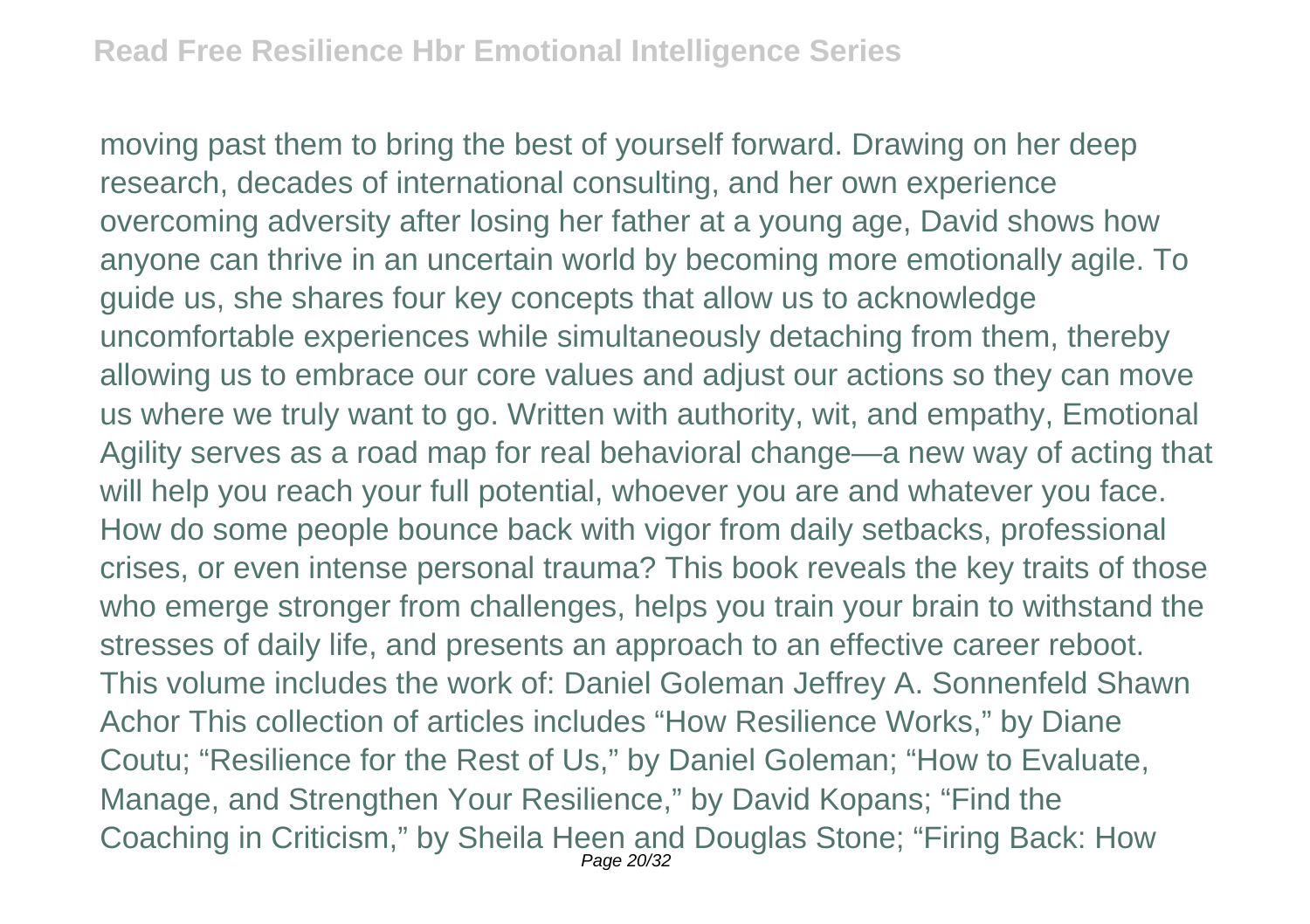Great Leaders Rebound After Career Disasters," by Jeffrey A. Sonnenfeld and Andrew J. Ward; and "Resilience Is About How You Recharge, Not How You Endure," by Shawn Achor and Michelle Gielan. How to be human at work. The HBR Emotional Intelligence Series features smart, essential reading on the human side of professional life from the pages of Harvard Business Review. Each book in the series offers proven research showing how our emotions impact our work lives, practical advice for managing difficult people and situations, and inspiring essays on what it means to tend to our emotional well-being at work. Uplifting and practical, these books describe the social skills that are critical for ambitious professionals to master.

Classic Advice for Today's Management Challenges Peter F. Drucker's timeless thinking on management--distilled in this series of concise essays--examines the basic questions and issues that managers face. In rapidly changing times, Drucker's legendary wisdom is even more vitally relevant, going beyond traditional thinking to insights of enduring value. The ideas and themes of this easy-to-read guide are based on direct experience and knowledge from Drucker's years as adviser to large corporations, entrepreneurial start-ups, government and nonprofit agencies, and public institutions. They are eminently practical and resonate profoundly with the challenges managers face today. Page 21/32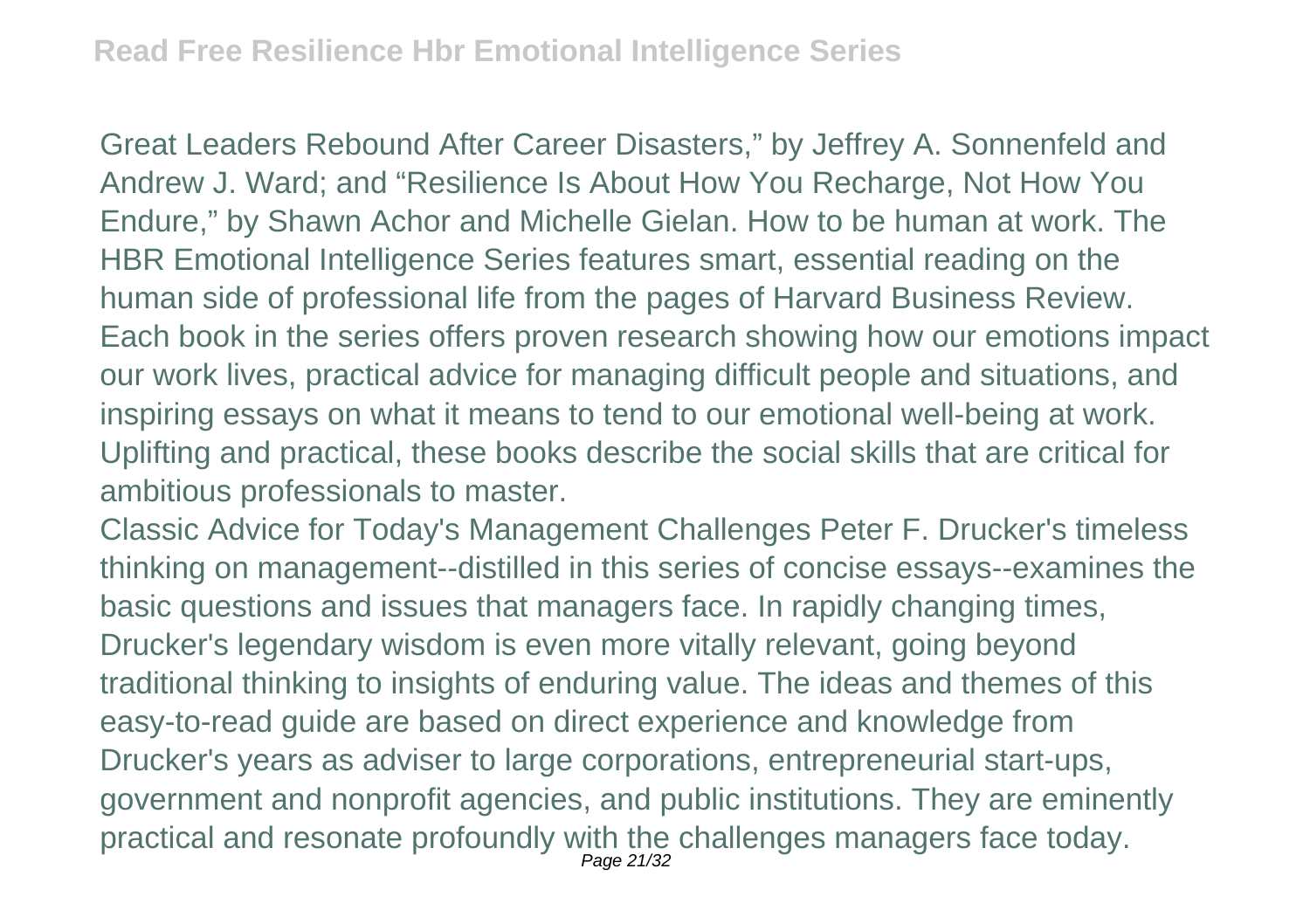Drucker offers insight and advice on perennial management issues such as: people decisions resource allocation productivity challenges innovation and risk management and other essential management topics Filled with classic, evergreen advice--"There is only one valid definition of business purpose: to create a customer"--Peter F. Drucker on Management Essentials is widely regarded as the "gold standard" for managers. Notable Quotes from Peter F. Drucker: "Management is doing things right; leadership is doing the right things." "The best way to predict the future is to create it." "Time is the scarcest resource, and unless it is managed nothing else can be managed." "There is nothing so useless as doing efficiently that which should not be done at all." "Whenever you see a successful business, someone once made a courageous decision." "Knowledge has to be improved, challenged, and increased constantly, or it vanishes." "The entrepreneur always searches for change, responds to it, and exploits it as an opportunity."

This big initiative could make or break this fiscal year--or your career. Managing a successful strategic initiative may be the key to transforming your company--and propelling your career forward. Yet running a cross-functional team on a high-profile project can present a multitude of challenges and risks, causing even the most experienced manager to struggle. The HBR Guide to Managing Strategic Initiatives provides practical tips and advice to help you manage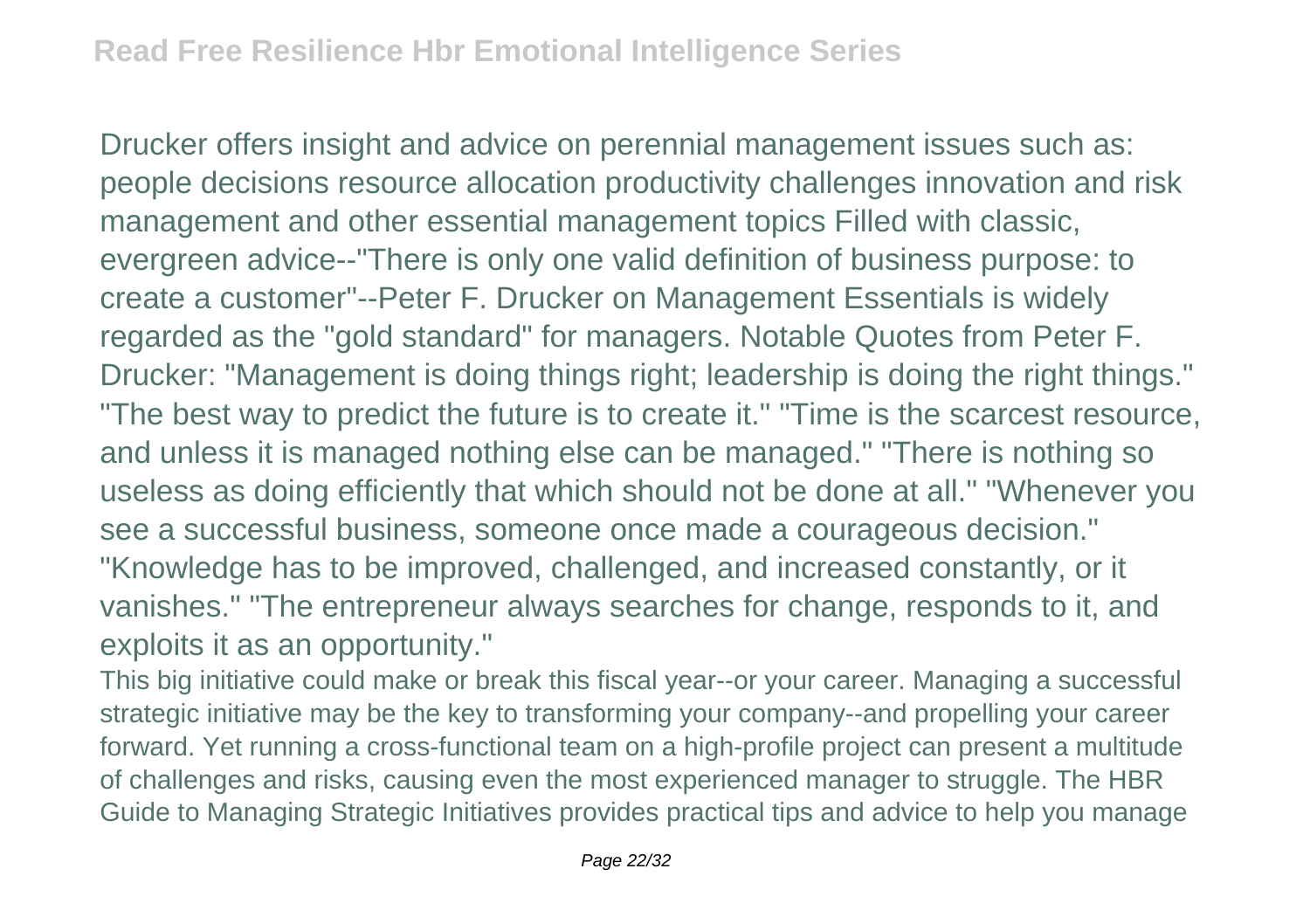all the stages of an initiative's life cycle, from buy-in to launch to scaling up. You'll learn how to: Win--and keep--support for your new initiative Move rapidly from approval to implementation Assemble transformative, high-performing initiative teams Maintain the confidence of sponsors and stakeholders Stay on schedule and within budget Avoid initiative overload by killing projects that aren't meeting business needs Keep multiple initiatives in strategic alignment Arm yourself with the advice you need to succeed on the job, from a source you trust. Packed with how-to essentials from leading experts, the HBR Guides provide smart answers to your most pressing work challenges.

The benefits of mindfulness include better performance, heightened creativity, deeper selfawareness, and increased charisma—not to mention greater peace of mind. This book gives you practical steps for building a sense of presence into your daily work routine. It also explains the science behind mindfulness and why it works and gives clear-eyed warnings about the pitfalls of the fad. This volume includes the work of: Daniel Goleman Ellen Langer Susan David Christina Congleton This collection of articles includes "Mindfulness in the Age of Complexity," an interview with Ellen Langer by Alison Beard; "Mindfulness Can Literally Change Your Brain," by Christina Congleton, Britta K. Hölzel, and Sara W. Lazar; "How to Practice Mindfulness Throughout Your Work Day," by Rasmus Hougaard and Jacqueline Carter; "Resilience for the Rest of Us," by Daniel Goleman; "Emotional Agility: How Effective Leaders Manage Their Thoughts and Feelings," by Susan David and Christina Congleton; "Don't Let Power Corrupt You," by Dacher Keltner; "Mindfulness for People Who Are Too Busy to Meditate," by Maria Gonzalez; "Is Something Lost When We Use Mindfulness as a Productivity Tool?" by Charlotte Lieberman; and "There Are Risks to Mindfulness at Work," by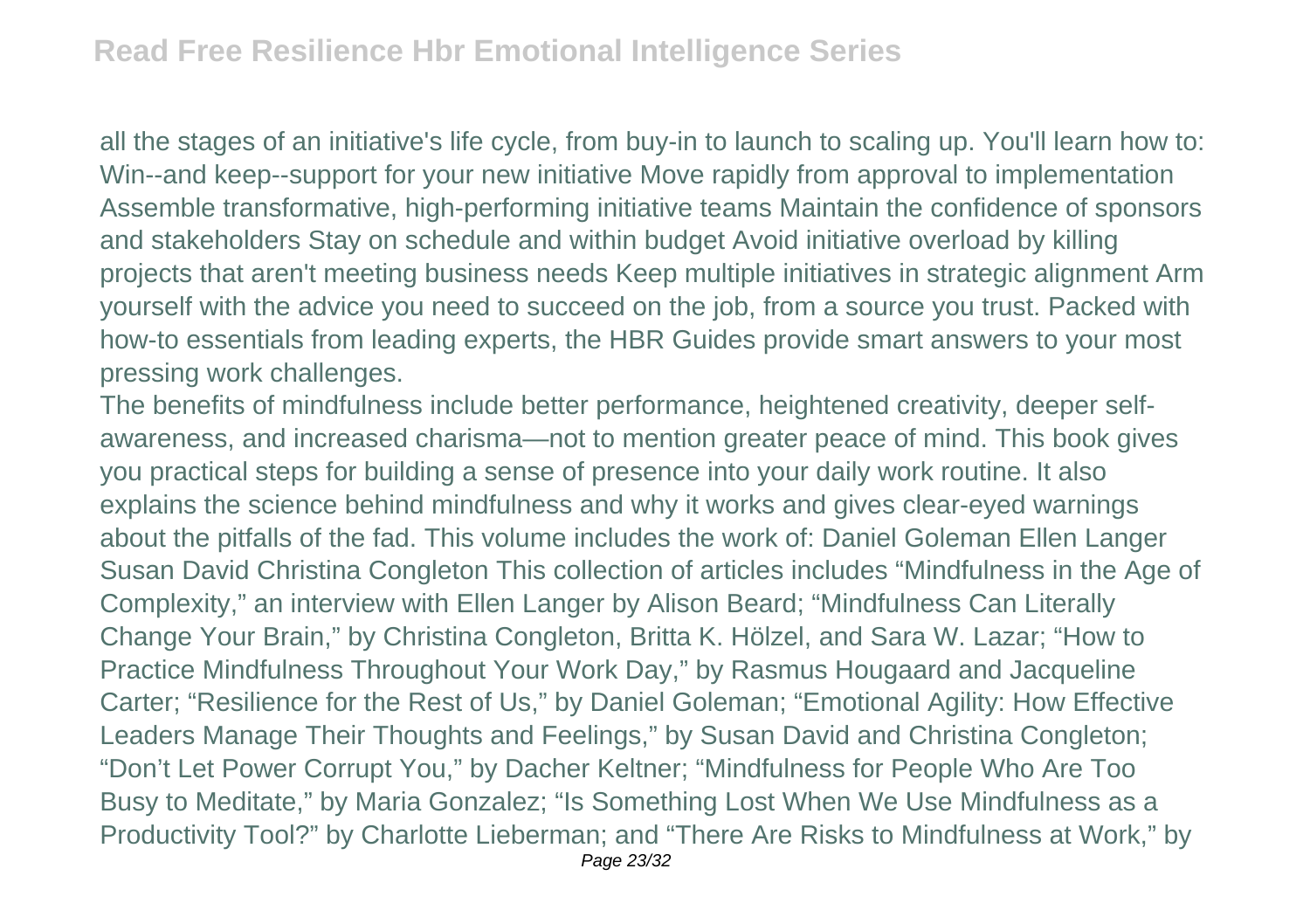David Brendel. How to be human at work. The HBR Emotional Intelligence Series features smart, essential reading on the human side of professional life from the pages of Harvard Business Review. Each book in the series offers proven research showing how our emotions impact our work lives, practical advice for managing difficult people and situations, and inspiring essays on what it means to tend to our emotional well-being at work. Uplifting and practical, these books describe the social skills that are critical for ambitious professionals to master.

How do some people bounce back with strength from daily setbacks, professional crises, or intense trauma? This book will help you train your brain to withstand the pace of daily life, reveal the key traits of those who emerge stronger from challenges, and present an approach to an effective career reboot. This volume includes the work of: - Daniel Goleman - Jeffrey A. Sonnenfeld - Shawn Achor--

When asked to define the ideal leader, many would emphasize traits such as intelligence, toughness, determination, and vision—the qualities traditionally associated with leadership. Often left off the list are softer, more personal qualities—but they are also essential. Although a certain degree of analytical and technical skill is a minimum requirement for success, studies indicate that emotional intelligence may be the key attribute that distinguishes outstanding performers from those who are merely adequate. Psychologist and author Daniel Goleman first brought the term "emotional intelligence" to a wide audience with his 1995 book of the same name, and Goleman first applied the concept to business with a 1998 classic Harvard Business Review article. In his research at nearly 200 large, global companies, Goleman found that truly effective leaders are distinguished by a high degree of emotional intelligence. Without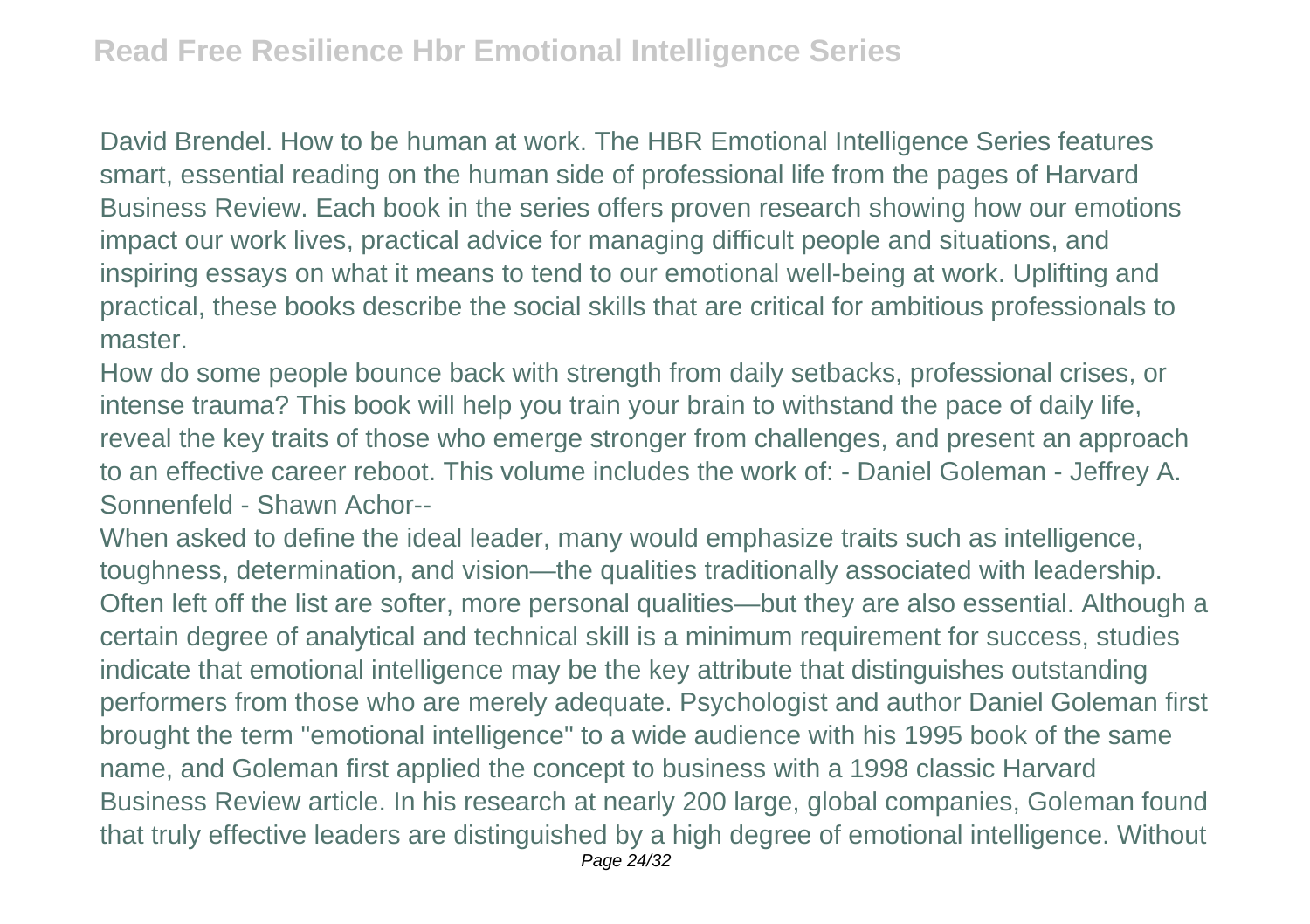it, a person can have first-class training, an incisive mind, and an endless supply of good ideas, but he or she still won't be a great leader. The chief components of emotional intelligence—self-awareness, self-regulation, motivation, empathy, and social skill—can sound unbusinesslike, but Goleman found direct ties between emotional intelligence and measurable business results. The Harvard Business Review Classics series offers you the opportunity to make seminal Harvard Business Review articles a part of your permanent management library. Each highly readable volume contains a groundbreaking idea that continues to shape best practices and inspire countless managers around the world—and will have a direct impact on you today and for years to come.

How to be human at work. HBR's Emotional Intelligence Series features smart, essential reading on the human side of professional life from the pages of Harvard Business Review. Each book in the series offers proven research showing how our emotions impact our work lives, practical advice for managing difficult people and situations, and inspiring essays on what it means to tend to our emotional well-being at work. Uplifting and practical, these books describe the social skills that are critical for ambitious professionals to master. This specially priced four-volume set includes Happiness, Resilience, Mindfulness, and Empathy. In his sixty-five-year consulting career, Peter F. Drucker, widely regarded as the father of modern management, identified eight practices that can make any executive effective. Leadership is not about charisma or extroversion. It's about these practices: Effective executives ask, "What needs to be done?" They also ask, "What is right for the enterprise?" They develop action plans. They take responsibility for decisions. They take responsibility for communicating. They focus on opportunities rather than problems. They run productive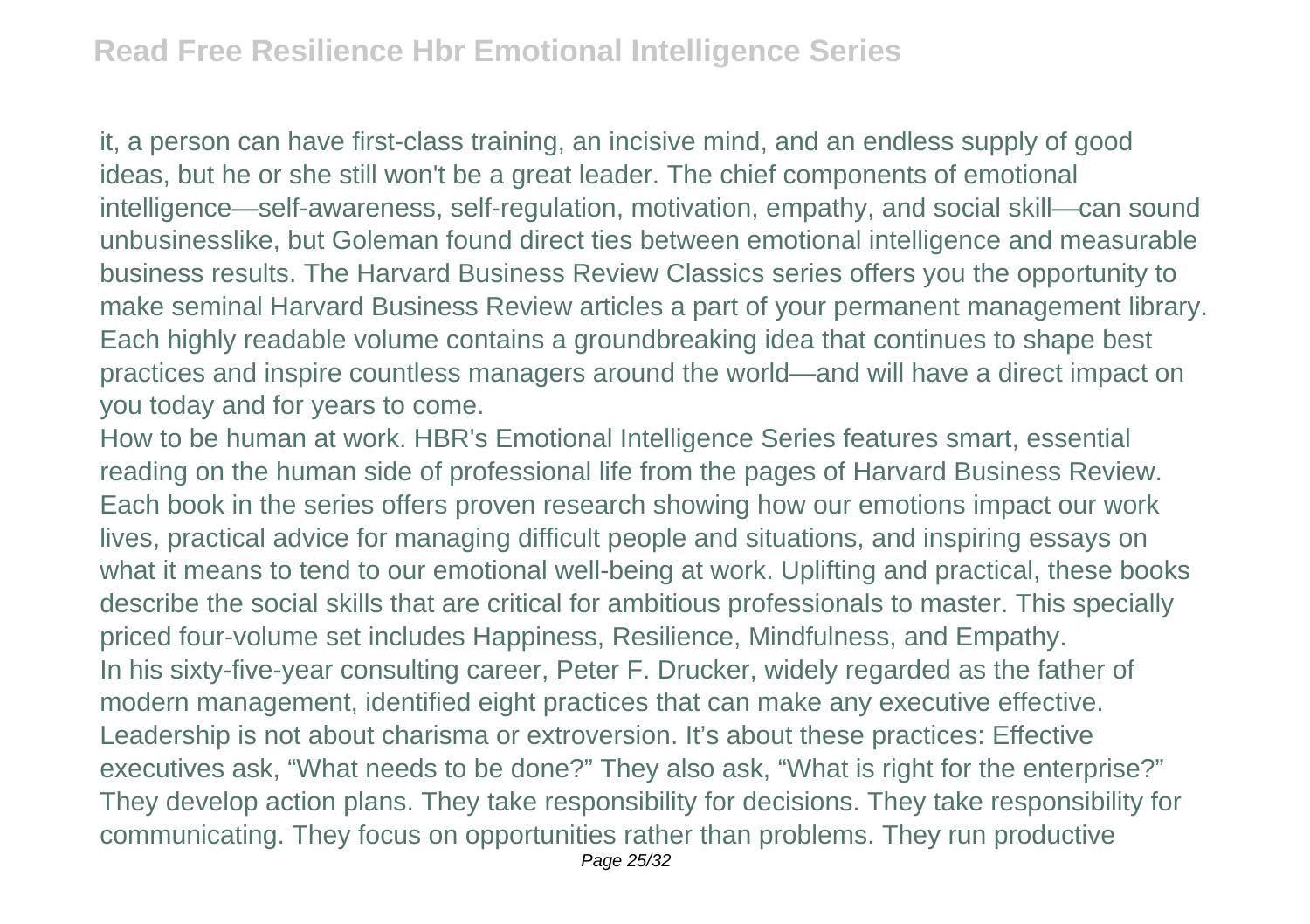meetings. And they think and say "we" rather than "I." Since 1922, Harvard Business Review has been a leading source of breakthrough ideas in management practice. The Harvard Business Review Classics series now offers you the opportunity to make these seminal pieces a part of your permanent management library. Each highly readable volume contains a groundbreaking idea that continues to shape best practices and inspire countless managers around the world.

Changing hearts is an important part of changing minds. Research shows that appealing to human emotion can help you make your case and build your authority as a leader. This book highlights that research and shows you how to act on it, presenting both comprehensive frameworks for developing influence and small, simple tactics you can use to convince others every day. This volume includes the work of: Nick Morgan Robert Cialdini Linda A. Hill Nancy Duarte This collection of articles includes "Understand the Four Components of Influence," by Nick Morgan; "Harnessing the Science of Persuasion," by Robert Cialdini; "Three Things Managers Should Be Doing Every Day," by Linda A. Hill and Kent Lineback; "Learning Charisma," by John Antonakis, Marika Fenley, and Sue Liechti; "To Win People Over, Speak to Their Wants and Needs," by Nancy Duarte; "Storytelling That Moves People," an interview with Robert McKee by Bronwyn Fryer; "The Surprising Persuasiveness of a Sticky Note," by Kevin Hogan; and "When to Sell with Facts and Figures, and When to Appeal to Emotions," by Michael D. Harris. How to be human at work. The HBR Emotional Intelligence Series features smart, essential reading on the human side of professional life from the pages of Harvard Business Review. Each book in the series offers proven research showing how our emotions impact our work lives, practical advice for managing difficult people and situations, and Page 26/32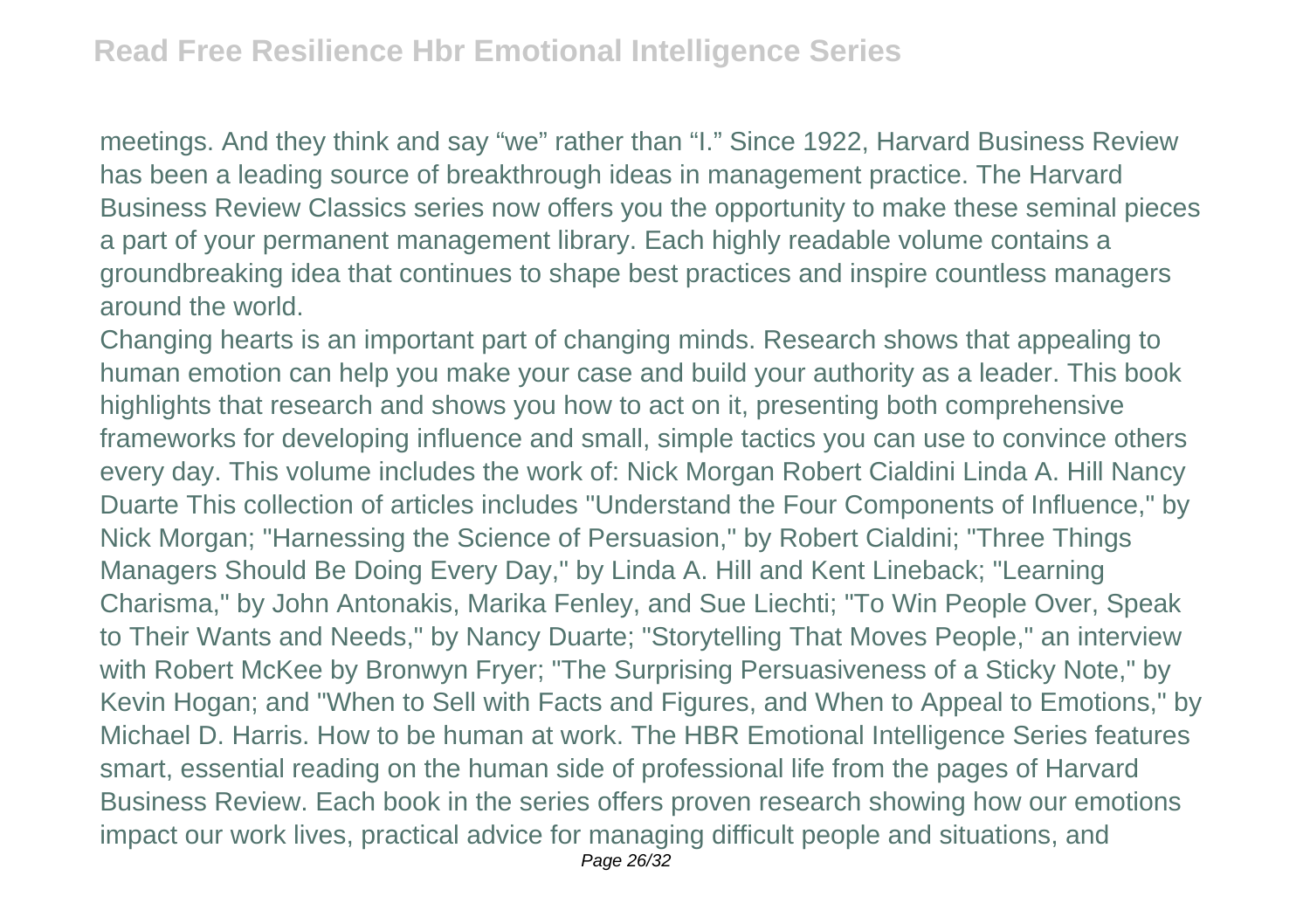inspiring essays on what it means to tend to our emotional well-being at work. Uplifting and practical, these books describe the social skills that are critical for ambitious professionals to master.

Emotional intelligence has been shown to be more important than other competencies in determining outstanding leadership. Emotions drive some of our most critical professional interactions--whether you're inspiring your team to higher performance, persuading your boss to see something from your point of view, dealing with difficult colleagues, or managing your own stress level. Indeed, knowing how to manage emotions has become one of the crucial criteria in hiring and promotion. This specially priced five-volume set includes books from the HBR Guide series on the topics of Emotional Intelligence, Office Politics, Dealing with Conflict, Managing Stress at Work, and Managing Up and Across. You'll learn how to: Monitor and channel your moods and reactions Determine your emotional intelligence strengths and weaknesses Deal with difficult people Understand when to resolve a conflict head-on--and when to let it go Influence others across the organization Build supportive alliances with coworkers and colleagues Handle workplace stress in productive ways Arm yourself with the advice you need to succeed on the job with the most trusted brand in business. Packed with how-to essentials from leading experts, the HBR Guides provide smart answers to your most pressing work challenges.

Self-awareness is the bedrock of emotional intelligence that enables you to see your talents, shortcomings, and potential. But you won't be able to achieve true self-awareness with the usual quarterly feedback and self-reflection alone. This book will teach you how to understand your thoughts and emotions, how to persuade your colleagues to share what they really think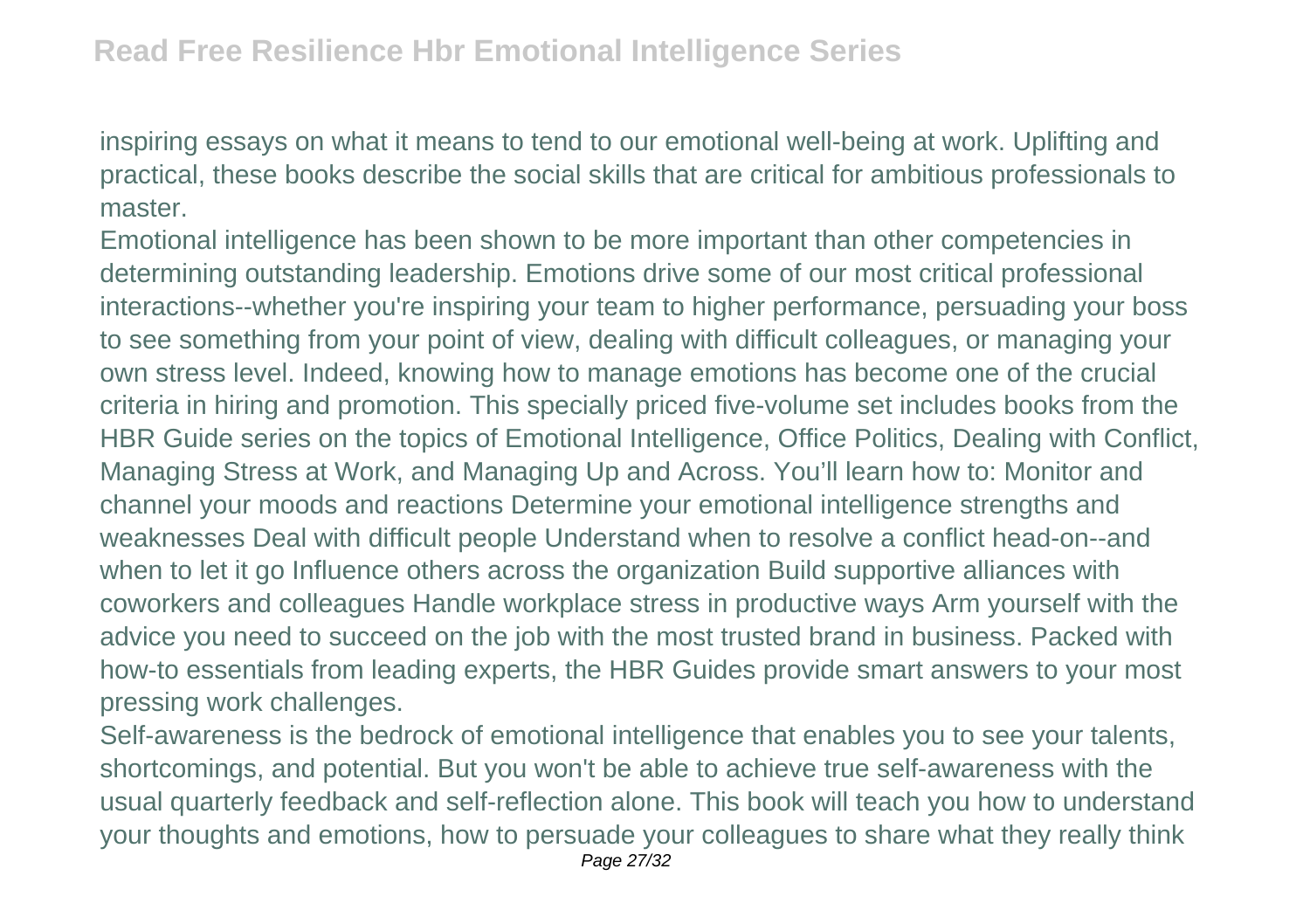of you, and why self-awareness will spark more productive and rewarding relationships with your employees and bosses. This volume includes the work of: Daniel Goleman Robert Steven Kaplan Susan David HOW TO BE HUMAN AT WORK. The HBR Emotional Intelligence Series features smart, essential reading on the human side of professional life from the pages of Harvard Business Review. Each book in the series offers proven research showing how our emotions impact our work lives, practical advice for managing difficult people and situations, and inspiring essays on what it means to tend to our emotional well-being at work. Uplifting and practical, these books describe the social skills that are critical for ambitious professionals to master.

Fundamental frameworks for emotional intelligence and how to apply them every day. According to research by Daniel Goleman, emotional intelligence has proved to be twice as important as other competencies in determining outstanding leadership. It is now one of the crucial criteria in hiring and promotion processes, performance evaluations, and professional development courses. And it's not innate--it's a skill that all of us can improve. With this double volume you'll get HBR's 10 Must Reads on Emotional Intelligence and the HBR Guide to Emotional Intelligence. That's 10 definitive HBR articles on emotional intelligence by Goleman and other leaders in the field, curated by our editors--paired with smart, focused advice from HBR experts about how to implement those ideas in your daily work life. With Everyday Emotional Intelligence, you'll learn how to: Recognize your own EQ strengths and weaknesses Regulate your emotions in tough situations Manage difficult people Build the social awareness of your team Motivate yourself through ups and downs Write forceful emails people won't misinterpret Make better, less emotionally biased decisions Help an employee develop Page 28/32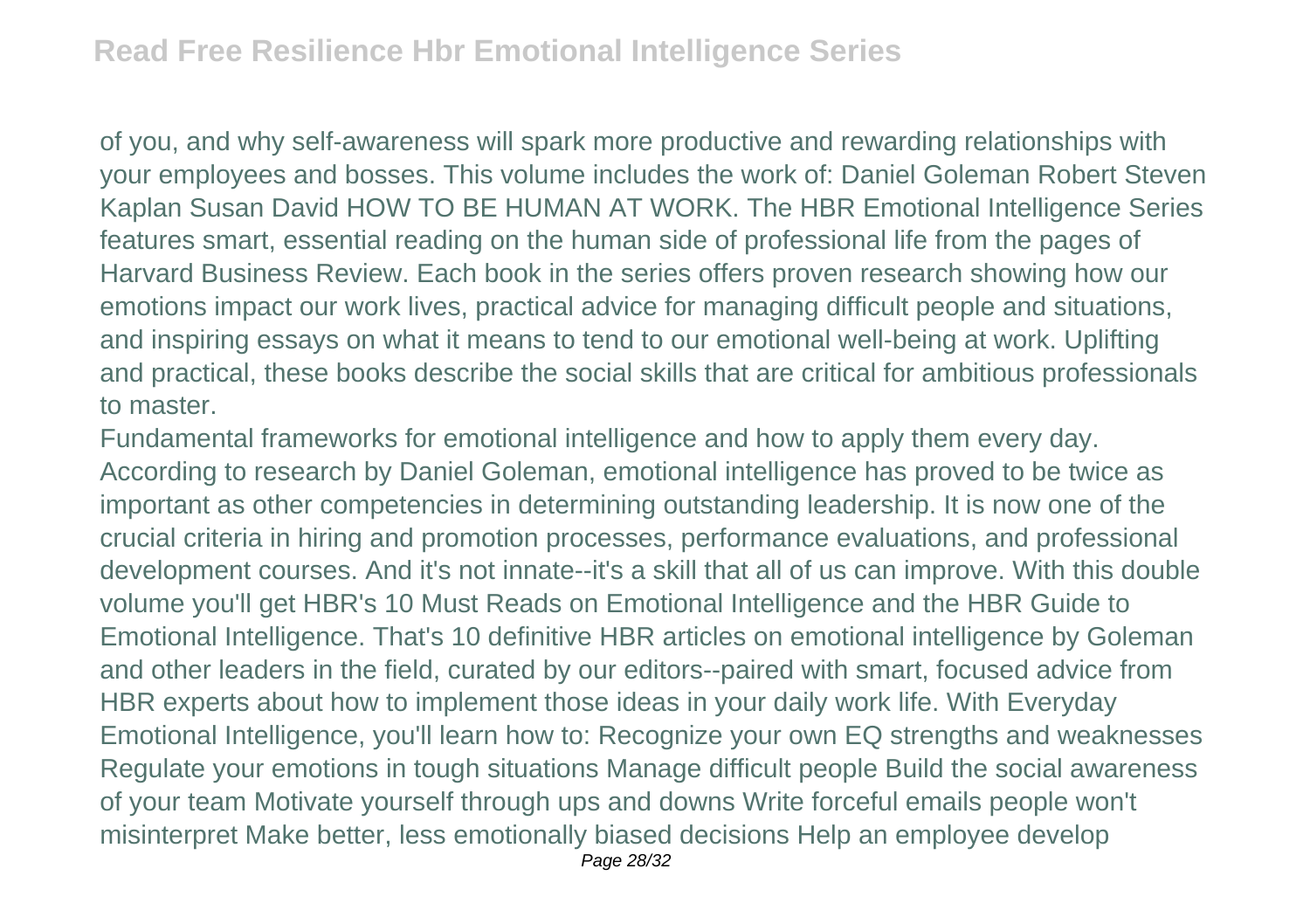emotional intelligence Handle specific situations like crying at work and tense communications across different cultures

How do some people bounce back with strength from daily setbacks, professional crises, or even intense personal trauma? This book reveals the key traits of those who emerge stronger from challenges, helps you train your brain to withstand the stresses of daily life, and presents an approach to an effective career reboot. This volume includes the work of: Daniel Goleman Jeffrey A. Sonnenfeld Shawn Achor How to be human at work. HBR s Emotional Intelligence Series features smart, essential reading on the human side of professional life from the pages of Harvard Business Review. Each book in the series offers proven research showing how our emotions impact our work lives, practical advice for managing difficult people and situations, and inspiring essays on what it means to tend to our emotional well-being at work. Uplifting and practical, these books describe the social skills that are critical for ambitious professionals to master. "

Learn how to deal with difficult colleagues and clients. At the heart of dealing with difficult people is handling their--and your own--emotions. How do you stay calm in a tough conversation? How do you stay unruffled in the face of passive-aggressive comments? And how do you know if you're difficult to work with? This book explains the research behind our emotional response to awful colleagues and shows how to build the empathy and resilience to make those relationships more productive. Books in this series are based on the work of experts including: Daniel Goleman Tony Schwartz Nick Morgan Daniel Gilbert This collection of articles includes "To Resolve a Conflict, First Decide: Is It Hot or Cold?" by Mark Gerzon; "Taking the Stress Out of Stressful Conversations," by Holly Weeks; "The Secret to Dealing Page 29/32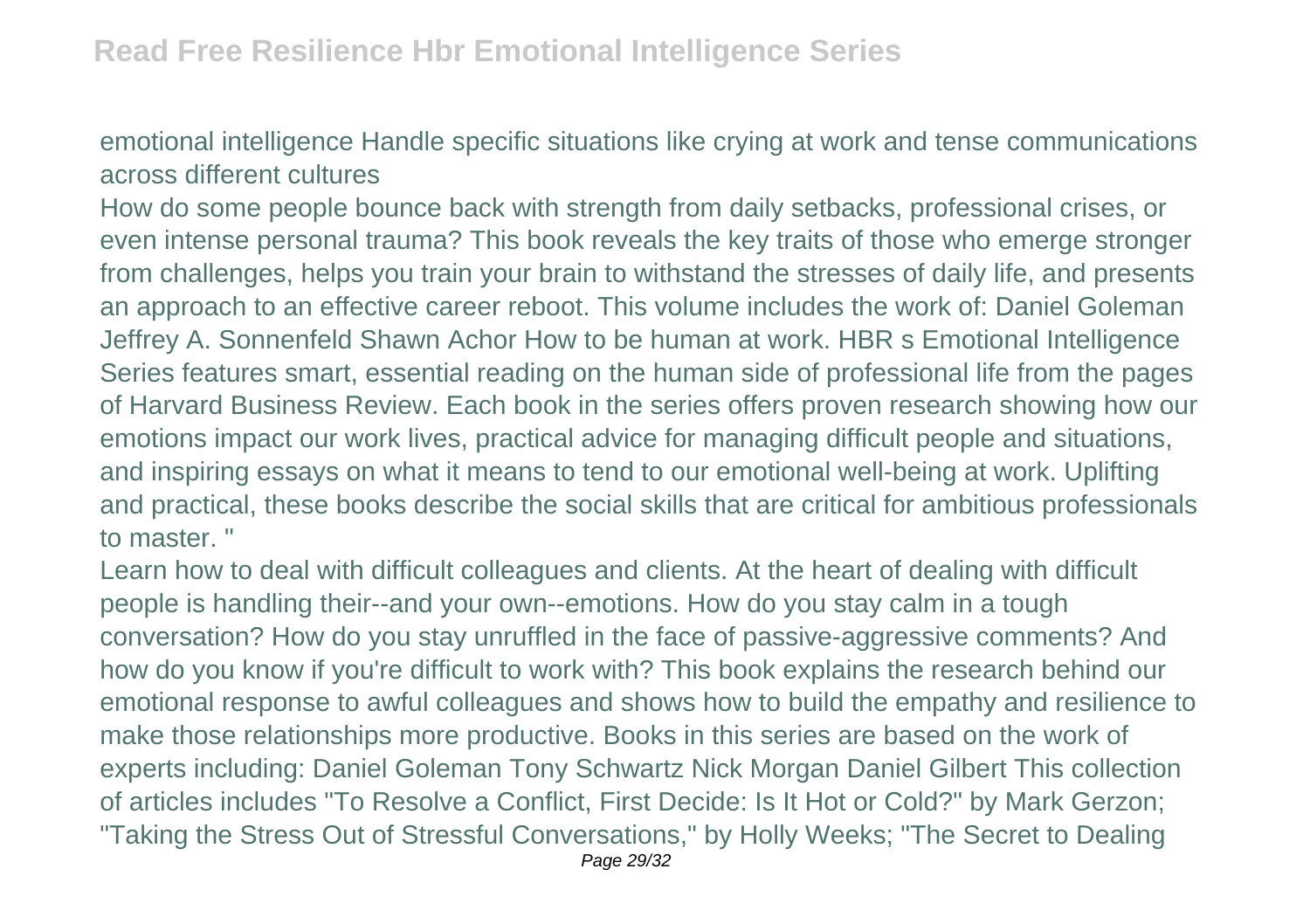with Difficult People: It's About You," by Tony Schwartz; "How to Deal with a Mean Colleague," by Amy Gallo; "How To Deal with a Passive-Aggressive Colleague," by Amy Gallo; "How to Work with Someone Who's Always Stressed Out," by Rebecca Knight; "How to Manage Someone Who Thinks Everything Is Urgent," by Liz Kislik; and "Do You Hate Your Boss?" by Manfred F. R. Kets de Vries. HOW TO BE HUMAN AT WORK. The HBR Emotional Intelligence Series features smart, essential reading on the human side of professional life from the pages of Harvard Business Review. Each book in the series offers proven research showing how our emotions impact our work lives, practical advice for managing difficult people and situations, and inspiring essays on what it means to tend to our emotional well-being at work. Uplifting and practical, these books describe the social skills that are critical for ambitious professionals to master.

Lead with charisma and confidence. Many leaders consider "executive presence" a make-orbreak factor in high-powered promotions. But what is this elusive quality, and how do you develop it? This book explains how to build the charisma, confidence, and decisiveness that top leaders project. Whether you're delivering a critical presentation or managing a hectic meeting, you'll be inspired to approach the situation with new strength. This volume includes the work of: Deborah Tannen Amy J. C. Cuddy Amy Jen Su This collection of articles includes "Deconstructing Executive Presence," by John Beeson; "How New Managers Can Send the Right Leadership Signals," by Amy Jen Su; "To Sound Like a Leader, Think About What You Say, and How and When You Say It," by Rebecca Shambaugh; "Connect, Then Lead," by Amy J. C. Cuddy, Matthew Kohut, and John Neffinger; "The Power of Talk: Who Gets Heard and Why," by Deborah Tannen; and "Too Much Charisma Can Make Leaders Look Less Effective,"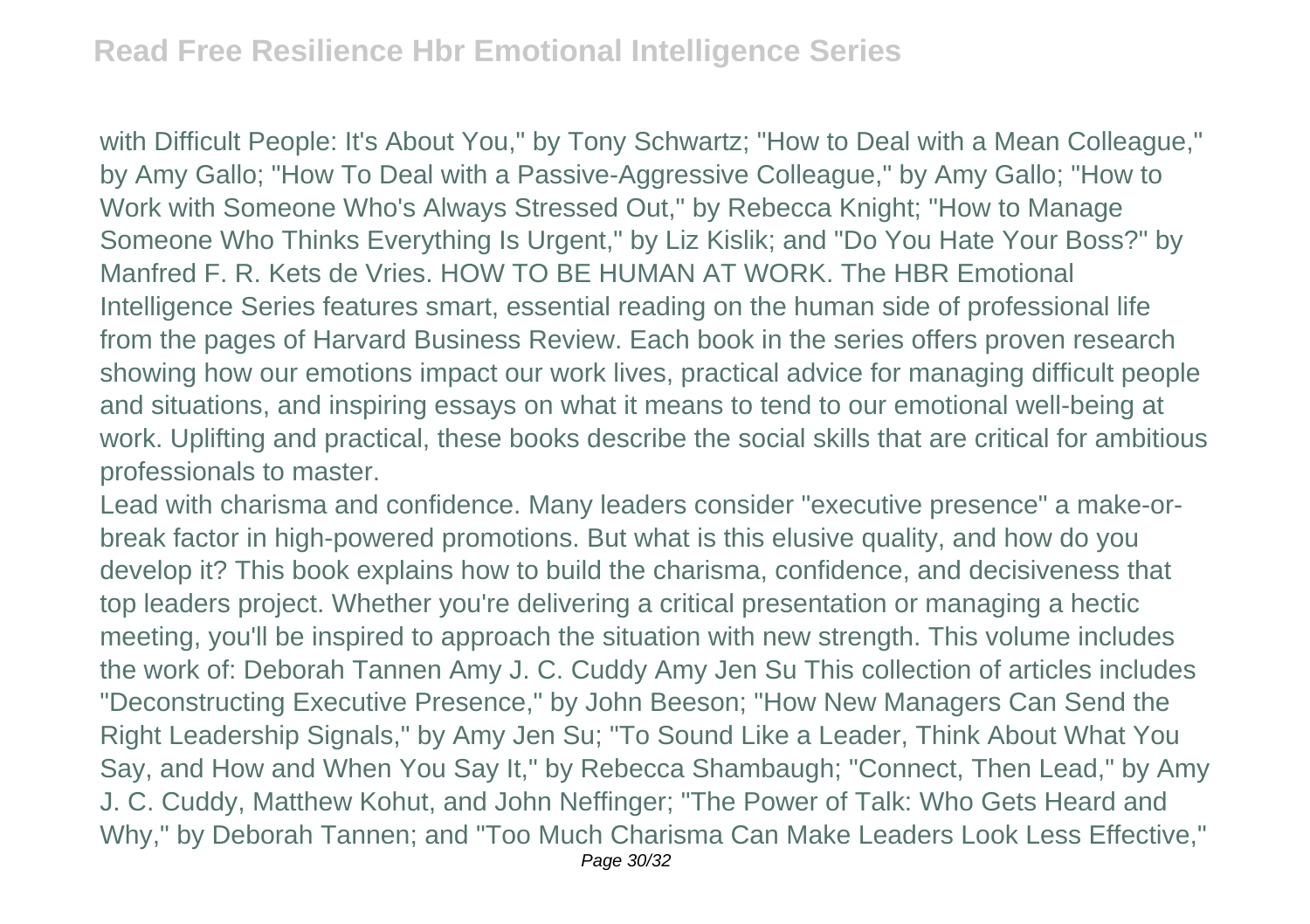by Jasmine Vergauwe, Bart Wille, Joeri Hofmans, Robert B. Kaiser, and Filip De Fruyt. HOW TO BE HUMAN AT WORK. The HBR Emotional Intelligence Series features smart, essential reading on the human side of professional life from the pages of Harvard Business Review. Each book in the series offers proven research showing how our emotions impact our work lives, practical advice for managing difficult people and situations, and inspiring essays on what it means to tend to our emotional well-being at work. Uplifting and practical, these books describe the social skills that are critical for ambitious professionals to master. Resilience (HBR Emotional Intelligence Series)Harvard Business Press Are you suffering from work-related stress? Feeling overwhelmed, exhausted, and shorttempered at work—and at home? Then you may have too much stress in your life. Stress is a serious problem that impacts not only your mental and physical health, but also your loved ones and your organization. So what can you do to address it? The HBR Guide to Managing Stress at Work will help you find a sustainable solution. It will help you reach the goal of getting on an even keel—and staying there. You'll learn how to: • Harness stress so it spurs, not hinders, productivity • Create realistic and manageable routines • Aim for progress, not perfection • Make the case for a flexible schedule • Ease the physical tension of spending too much time at your computer • Renew yourself physically, mentally, and emotionally In his defining work on emotional intelligence, bestselling author Daniel Goleman found that it is twice as important as other competencies in determining outstanding leadership. If you read nothing else on emotional intelligence, read these 10 articles by experts in the field. We've combed through hundreds of articles in the Harvard Business Review archive and selected the most important ones to help you boost your emotional skills—and your professional success.